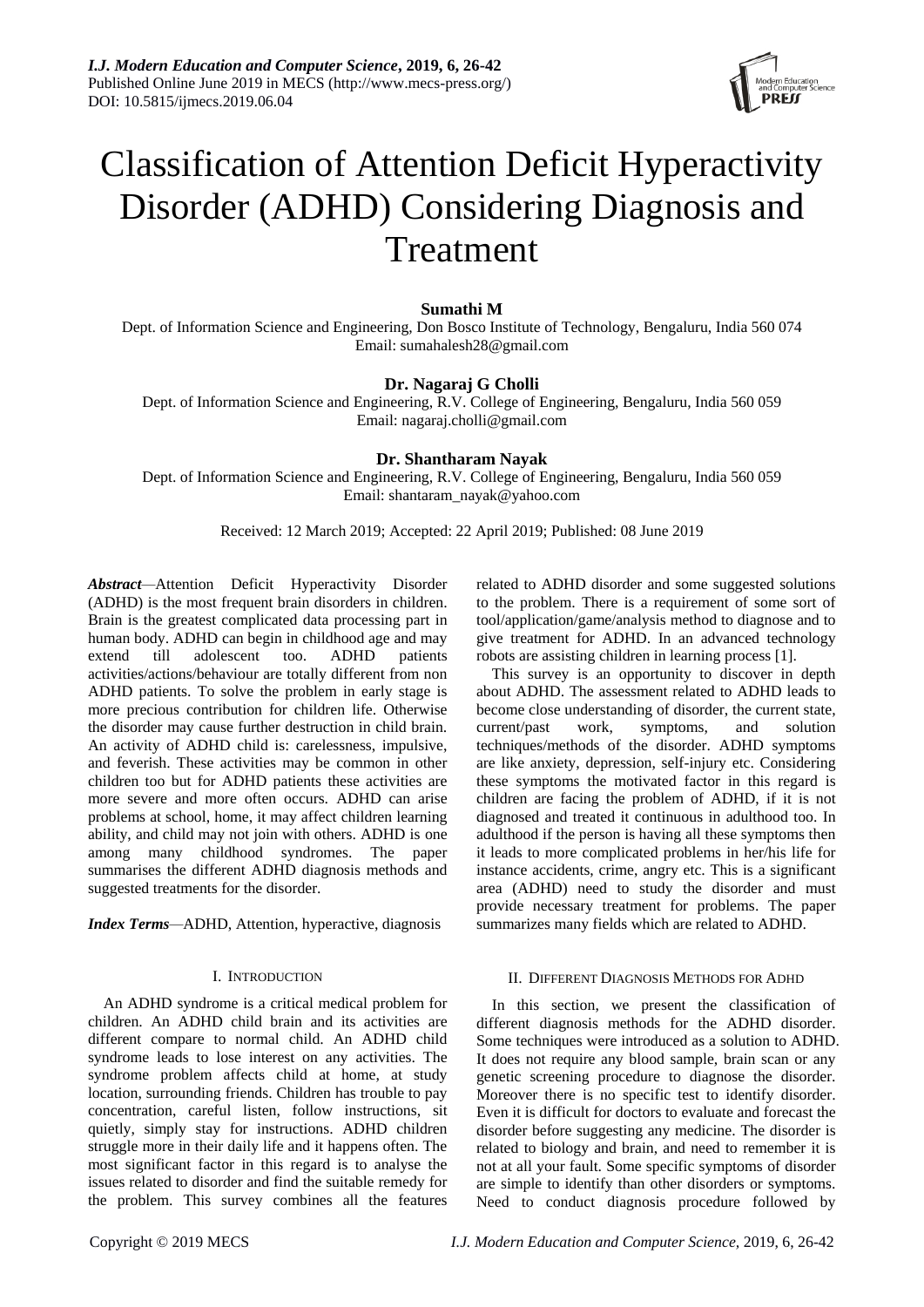evaluation techniques for the disorder [2]. Hence, we have classified the different diagnosed methods. The disorder is classified based on many criteria such as diagnosis, treatment, symptoms, and techniques. Fig 1 shows the taxonomy of the classification.



Fig.1. ADHD Classification Taxonomy

## *A. Summary of adhd based on attention*

Kids are distracted when they have trouble in attention, concentration and difficult to stay on single task. When students have less attentive they may fail to listen directions, miss details, and the task is incomplete. Students look like absent minded and forgetful. The study [3] investigates the relation among preschool teaching faculty in addition to this sample of preschoolers also investigated. Table 1 gives the Summary of ADHD using Attention.

In ADHD attention is the crucial factor, children who are having disorder struggle to pay concentration at home, school. The work [3] gives importance for preschool children (147 male, 132 female), proves that the children whose close attachment with teacher secured good action, vision and listening skills. A single sweep analysis [4] method applied on 25 controlled and 25 ADHD boys and proved it is a sensitive method for investigation it has another advantage is group specific distinctions can also be measured. The crucial factor of ADHD is stress; Padmaja in their work [5] concentrated on stress using socio mobile data. And they identified features (closeness, eigenvector, and centrality) which boost stress level only in adults. As children grow they should adjust for each new environment, it is important too, work [6] describes developments in children while asking questions by designing schemas, and special case children were not included in homogeneous sampling. Using Deep Belief Network and greedy method Saeed [7] proved there is a maximum ADHD prediction accuracy can be achieved and that can be compared to other methods.

#### *B. Contribution of neuroscience for adhd diagnosis*

Moreover ADHD is brain related disorder. Neurologists found that problems such as anxiety, moody anger, and emotion are all results of defected

neurotransmitters. Brain is divided into four blocks named as Frontal Cortex, Limbic System, Basal Ganglia and Reticular Activating System. All these parts are actively participates in ADHD patients. The research [8] shows how brainstem responses were collected and proves that these signals reduce mistakes while evaluating samples. Table 2 gives the Summary of ADHD using Neuroscience.

Human brain is the central processing unit of human body. In ADHD disorder brain and nervous system plays an important role. A Neurodevelopmental based work [9] using questionnaires for parents and children developed by Giovanna, investigated whether the child is having ADHD or not. An Immunological and neurotrophic markers [10] are used to find the risk level and illness which leads to ADHD, the drawback of the work is small number of high risk. An analysis of brain signals [11] is a crucial factor for ADHD, paraconsistent procedure provides 80% of kappa index for ADHD, and still there is a scope for improvement of sensitivity factor. To increase the attention and meditation [12] neurofeedback is the suitable technique, it requires the design of 3D game with multiple factors. The work [13] shows that both cox and multi-state model for bipolar disorder results looks parallel. The work [14] on Socioeconomic Status (SES) proves that the disorder investigation and treatment must start in very early age, and the not concentrated on the effects of SES. The research [15] on Metacognitive interventions initiates the improvement of writing skills in school children, and less importance is given on teachers spent time for narrative writing. The work [16] on Dysfunctional neural proved that the abnormality in interregional connections for ADHD children. The study [17] includes the blood samples to study brain activities, and proves that these brain abnormalities assist to detect ADHD.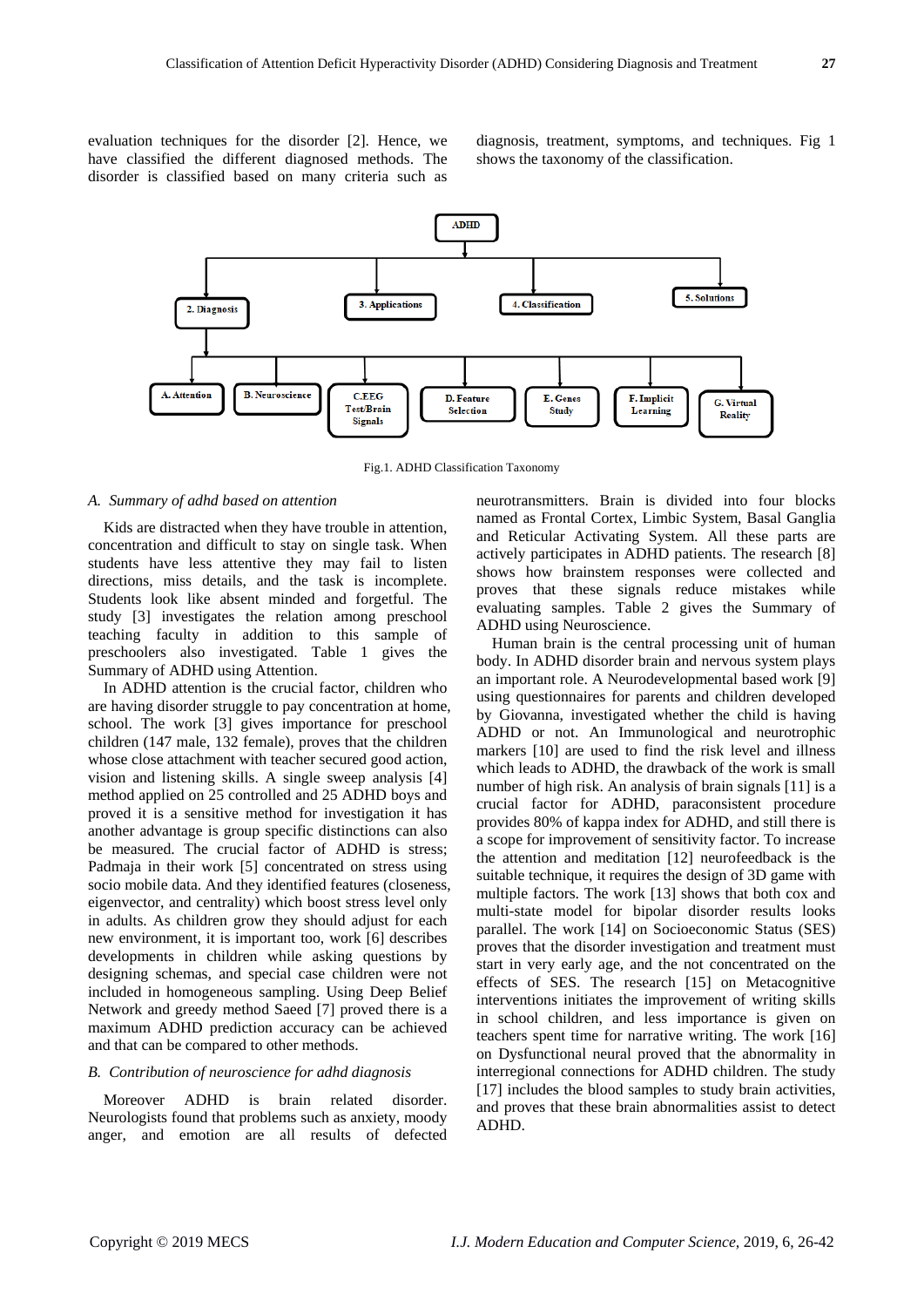| <b>Literature Work</b>                                                                                                                                      | <b>Treatment</b><br><b>Method</b>                                                                                  | <b>Target Features</b>         | <b>Related</b><br><b>Platform</b>                                                                              | <b>Treatment</b><br><b>Accuracy</b>                                                    | <b>Application</b><br><b>Useful for</b> | <b>Merits/Demerits</b>                                                                                                           |
|-------------------------------------------------------------------------------------------------------------------------------------------------------------|--------------------------------------------------------------------------------------------------------------------|--------------------------------|----------------------------------------------------------------------------------------------------------------|----------------------------------------------------------------------------------------|-----------------------------------------|----------------------------------------------------------------------------------------------------------------------------------|
| [3] Preschool teacher<br>attachment<br>and attention<br>skills                                                                                              | Investigation<br>and Analysis                                                                                      | Attention and<br>Concentration | Descriptive<br>Analysis,<br>Mean<br>Comparison,<br>Pearson<br>Correlation<br>Matrix,<br>Regression<br>Analysis | Children with<br>secure<br>attachments<br>$&$ higher<br>reaction<br>time               | Children                                | Attention<br>Improvement<br>in Children,<br>Limitations<br>in Observational<br>Instrument                                        |
| [4]Single-Sweep<br>Analysis of Event-<br><b>Related Potentials</b><br>by Wavelet<br>Networks-<br>Methodological<br><b>Basis and Clinical</b><br>Application | Analysis                                                                                                           | Audio and<br>Attention         | Wavelet<br><b>Networks</b>                                                                                     | Reliable<br>single-sweep<br>estimates<br>could be<br>achieved by<br>the WN<br>approach | Children                                | WN can be<br>recommended for<br>clinical study, for<br>larger and<br>more pronounced<br>N1 not possible<br>to obtain<br>measures |
| [5] TreeNet analysis of<br>human stress behavior<br>using socio-mobile<br>data                                                                              | mobile<br>phone<br>based social<br>interaction<br>features<br>using<br>TreeNet<br>machine<br>learning<br>algorithm | <b>Stress</b>                  | Mining, Social<br>Network<br>Analysis                                                                          | Proved<br>TreeNet is<br>more efficient                                                 | <b>Adults</b>                           | <b>Assists</b><br>economists,<br>professionals,<br>analysts, and<br>policy makers,<br>Worked on<br>Adults<br>only                |
| [6] The Dusseldorf<br>Illustrated<br>Schema Questionnaire<br>for Children<br>(DISC)                                                                         | Ouestionnaire<br>and Cartoons<br>Design                                                                            | children<br>behaviour          | Statistical<br>analyses                                                                                        | Early<br>maladaptive<br>schemas                                                        | Children                                | Confirmatory<br>factor analysis<br>(CFA)showed<br>a satisfactory<br>goodness-of-fit,<br>clinical sample<br>not included          |
| [7] Diagnosis of<br>Attention<br>Deficit Hyperactivity<br>Disorder Using<br>Deep Belief Network<br><b>Based on Greedy</b><br>Approach                       | fMRI Image<br>Features                                                                                             | NeuroImage                     | Machine<br>Learning,<br>Greedy<br>Algorithm                                                                    | Proved<br>method is<br>Superior than<br>other                                          | Children                                | Superior Method<br>but limited to<br>children                                                                                    |

| Table 1. Summary of adhd using attention |  |  |  |
|------------------------------------------|--|--|--|
|------------------------------------------|--|--|--|

|  |  | Table 2. Summary of adhd using neuroscience process |  |
|--|--|-----------------------------------------------------|--|
|  |  |                                                     |  |

| <b>Literature Work</b>                                                                                                                                                                                | <b>Treatment</b><br>Method | <b>Target</b><br><b>Features</b> | <b>Related Platform</b>                               | <b>Treatment</b><br>Accuracy                                                                         | <b>Application</b><br><b>Useful for</b> | <b>Merits/Demerits</b>                                                                                                                                |
|-------------------------------------------------------------------------------------------------------------------------------------------------------------------------------------------------------|----------------------------|----------------------------------|-------------------------------------------------------|------------------------------------------------------------------------------------------------------|-----------------------------------------|-------------------------------------------------------------------------------------------------------------------------------------------------------|
| [9]Neurodevelopmental<br>outcomes of moderately<br>preterm birth:<br>precursors of attention<br>deficit<br>hyperactivity disorder<br>at preschool age                                                 | Assessment                 | Behavioural<br>Development       | Specific<br><b>Questionnaires</b>                     | Results with<br>problematic<br>functioning<br>profiles for<br>Patients                               | Children                                | Shows presence of<br>a<br>profile for<br>children, yet to<br>relate for<br>paediatric-health<br>field                                                 |
| [10]Immunological and<br>neurotrophic markers of<br>risk<br>status and illness<br>development in high-<br>risk youth:<br>understanding the<br>neurobiological<br>underpinnings<br>of bipolar disorder | mRNA<br>Expression         | Collection of<br>Genes           | Linear Regression,<br>novel clinical<br>staging model | Only<br>BDNF(brain-<br>derived<br>neurotrophic<br>factor) protein<br>levels remained<br>significant. | Mean Age                                | Support for<br>detectable<br>differences in<br>candidate immune<br>and neurotrophic<br>markers, minimal<br>confounding with<br>exposure to<br>medical |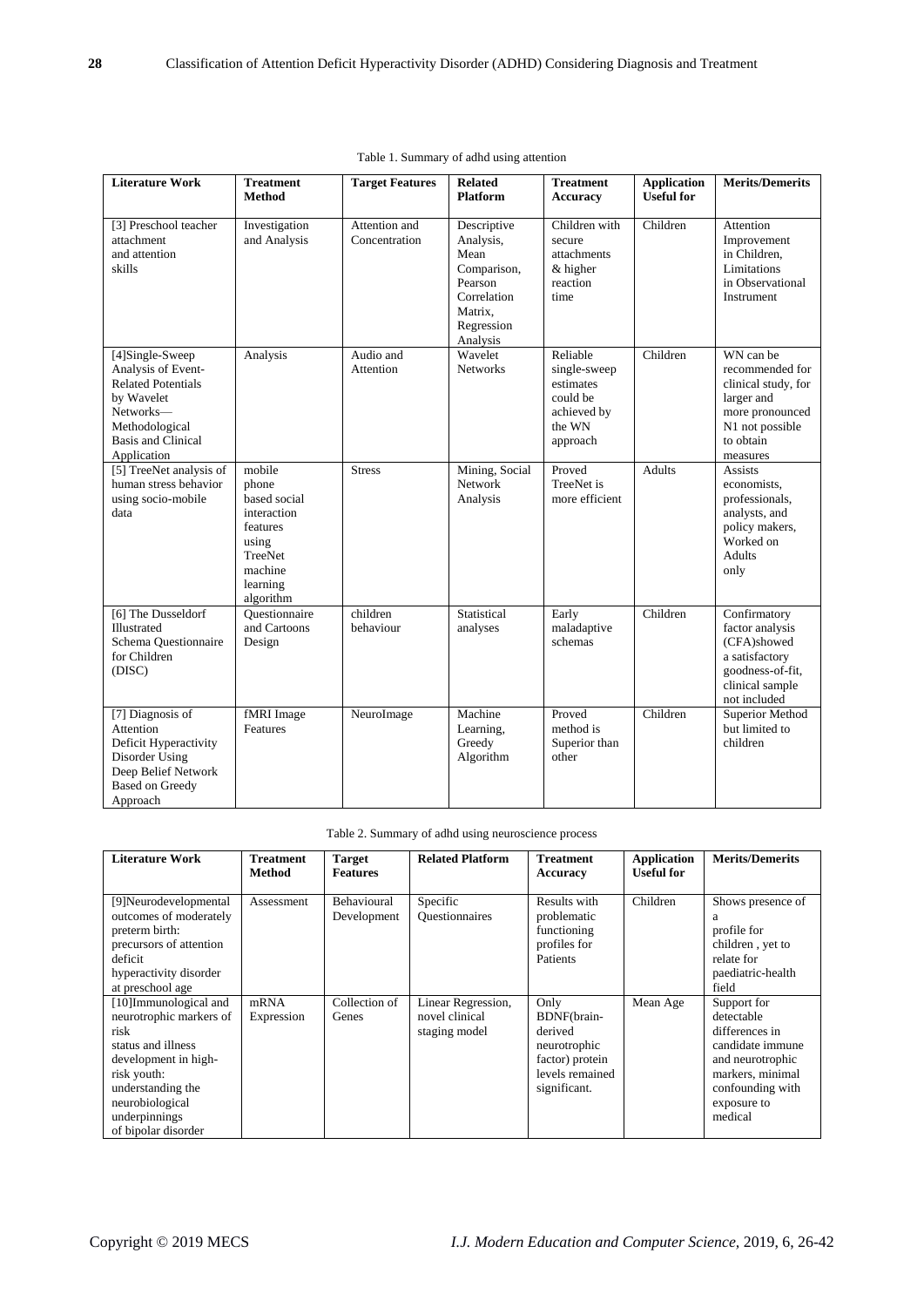| Clinical<br>diagnosis,<br>Image<br>analysis                         | Behavior                                                                                                                                  | Artificial neural<br>network, EEG<br>analysis, Pattern<br>recognition | Result of<br>recognition is<br>80%                                                          | Adults,<br>Children       | Study gives good<br>result for ADHD,<br>Yet to implement<br>real time analysis                                                                                                              |
|---------------------------------------------------------------------|-------------------------------------------------------------------------------------------------------------------------------------------|-----------------------------------------------------------------------|---------------------------------------------------------------------------------------------|---------------------------|---------------------------------------------------------------------------------------------------------------------------------------------------------------------------------------------|
| Observation<br>οf<br><b>Brainwave</b>                               | Behavior                                                                                                                                  | Analysis of pre and<br>post training<br>parameters                    | Helps to realize<br>the problems of<br>children                                             | Children                  | System gives<br>feedback and<br>improves ADHD,<br>system<br>concentrates only<br>children                                                                                                   |
| Investigation<br>and Analysis                                       | Non Mood,<br>Minor, Major<br>Moods                                                                                                        | Cox models,<br><b>Statistical Analysis</b>                            | Cox and multi-<br>state model are<br>useful approach<br>to antecedent<br>risk<br>syndromes. | Adults,<br>Children       | To assess<br>longitudinal<br>variables Cox<br>model is best suited<br>/familial<br>correlation can be<br>included.                                                                          |
| Assessment                                                          | IO and<br>performance<br>in tasks<br>that assess<br>language,<br>verbal<br>memory,<br>working<br>memory<br>and<br>executive<br>functions. | Neuropsychological<br>assessment,                                     | socioeconomic<br>status (SES)<br>had stronger<br>effects on<br>younger<br>children          | Children                  | Prevent difficulties<br>in<br>children's<br>neurocognitive<br>development / SES<br>should be<br>considered<br>in the divisions of<br>normative groups<br>of<br>neuropsychological<br>tests. |
| Comparison<br>using<br>writing,<br>memory<br>status<br>hehaviour of | Behaviour<br>and<br>Performance                                                                                                           | (Diagnostic and<br>Statistical<br>Manual )DSM-IV<br>criteria          | To improve<br>behaviour and<br>school<br>performance                                        | Students age<br>around 13 | combined<br>intervention<br>improves writing,<br>no evaluation was<br>conducted on the<br>maintenance of the                                                                                |

| [15]Metacognitive<br>interventions in text<br>production and working<br>memory in<br>students with ADHD                                             | Comparison<br>using<br>writing,<br>memory<br>status<br>behaviour of<br>students | <b>Behaviour</b><br>and<br>Performance                           | (Diagnostic and<br>Statistical<br>Manual )DSM-IV<br>criteria                         | To improve<br>behaviour and<br>school<br>performance                                             | Students age<br>around 13      | combined<br>intervention<br>improves writing,<br>no evaluation was<br>conducted on the<br>maintenance of the<br>effects for longer<br>periods                  |
|-----------------------------------------------------------------------------------------------------------------------------------------------------|---------------------------------------------------------------------------------|------------------------------------------------------------------|--------------------------------------------------------------------------------------|--------------------------------------------------------------------------------------------------|--------------------------------|----------------------------------------------------------------------------------------------------------------------------------------------------------------|
| [16]Dysfunctional<br>neural activity and<br>connection patterns in<br>attention<br>deficit hyperactivity<br>disorder: A resting state<br>fMRI study | Comparison,<br>Analysis                                                         | <b>Brain</b><br>Samples                                          | Amplitude of low<br>frequency<br>fluctuation (ALFF)<br>and functional<br>connections | The<br>abnormalities<br>in prefrontal<br>and temporal<br>cortex might<br>gives evidence.         | Around 11                      | DMN and PHG<br>could be related to<br>the<br>pathophysiological<br>mechanisms of<br>ADHD, Treatment<br>can be extended to<br>above 11 years too                |
| [17] Functional Network<br>Disruption in Attention<br>Deficit<br><b>Hyperactivity Disorder</b>                                                      | <b>Brain</b><br>functional<br>network<br>Sample<br>comparision                  | Functional<br>imaging data,<br>the resting<br>state fMRI<br>data | Functional<br><b>Networks</b><br>Construction                                        | Results shows<br>less optimized<br>smallworldness<br>organization<br>was found in<br><b>ADHD</b> | Children<br>around 11<br>years | results of<br>degree values and<br>hub nodes showed<br>a deficit in the<br>prefront<br>cortex, Samples<br>need to support<br>disconnected or<br>sparse graphs. |

*C. Classification of applications using eeg test/brain signals*

Electroencephalography plays an important role to assess and evaluate the disorder of ADHD. Human actions are related to neural functions. Many researchers adopted this main tool to diagnose ADHD in their research. Applying of EEG signal is a familiar method towards the improvements in the sustained attention levels of children by designing videogames [18]. Table 3 gives the Summary of ADHD using EEG Test Signal.

The study [19] uses the symbolic dynamic procedure to detect ADHD in children, and results 86% of classification accuracy among AHDH and non ADHD children, input subjects number can be increased to get more accurate results. A research [20] on brain activity using EEG signals proved ADHD subjects are lower beta activations compared to non ADHD subjects, the study includes very less numbers subjects (total seven). The work [21] uses analysis of magnetoencephalographic data to record the brain state during idle and active mode, method can be improved by considering more number of

[11]Paraconsistent neurocomputing and brain signal analysis

[12]Neurofeedback Based Attention Training for Children with ADHD

[13]Multi-state models for investigating possible

stages leading to bipolar

[14]Influence of family socioeconomic status on IQ, language, memory and executive functions of Brazilian

disorder

children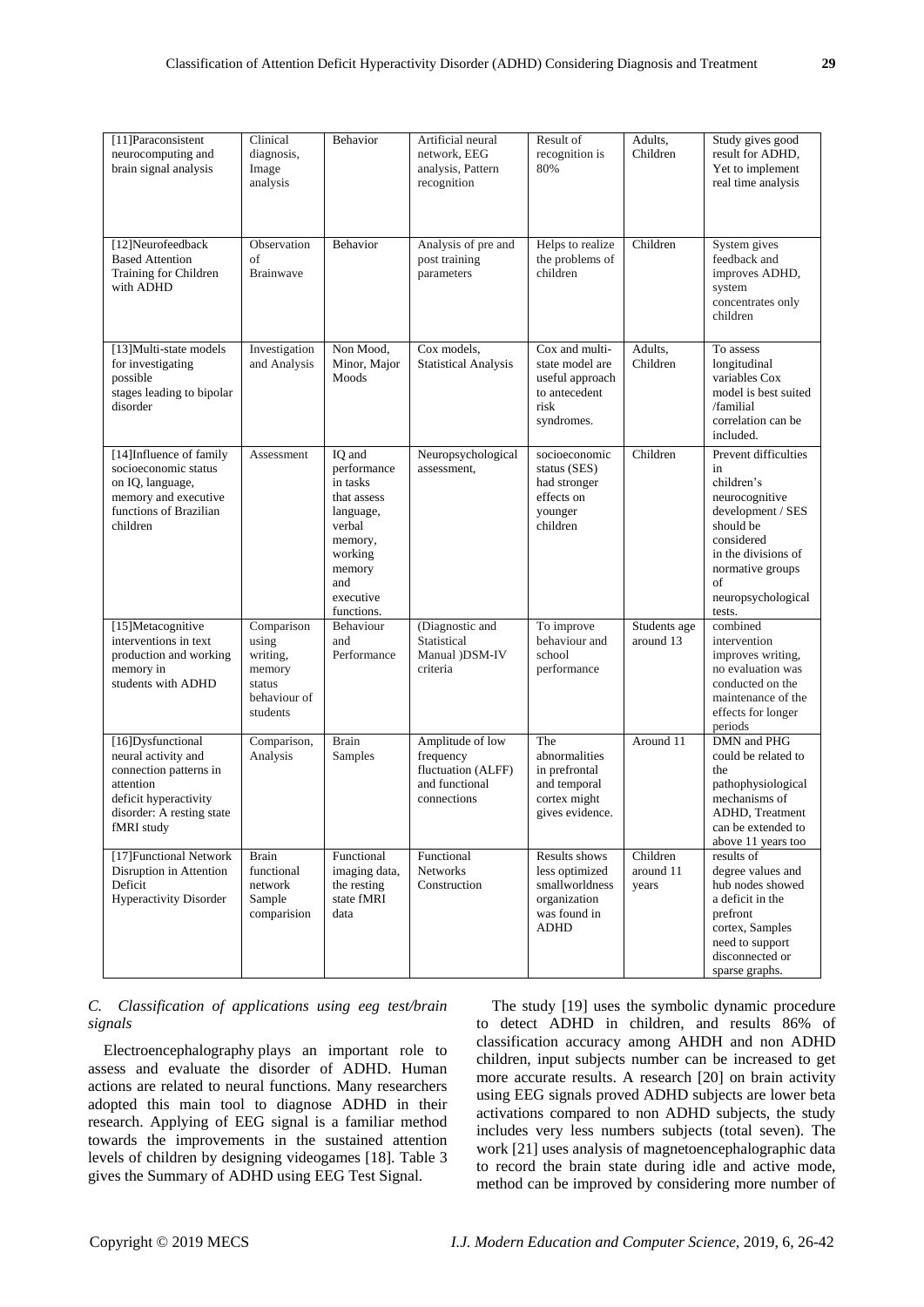dataset (current is 8). The work [22] proves the stigmatizing nature is very sensitive in teachers compare to other participants, the work not included teacher's background such as education, training etc. The study [23] analysis of EEG data uses mutual information and the classifier achieves 85.7% accuracy to detect ADHD in children. The work [24] uses dynamic deep learning technique to segregate the ADHD and ASD patients separately in very less time duration with 96% of classification rate. The study [25] uses EEG signal to identify ADHD and achieved high accuracy of 87.5% in rest state. The work [26] designed an unsupervised learning algorithm with game using multiple levels, each level gives result as average and it leads to more accurate result for different levels.

# *D. Classification of applications using feature selection*

A variety of features related to ADHD may impair the daily life functions of children and adults. It is crucial to select accurate features in each method. A research [27] on characterization of ADHD using integrated feature ranking and selection and achieved minimum number of

features in the last mode by applying novel integrated feature ranking and selection framework. Feature selection method using Relief algorithm and verification accuracy to classify ADHD [28] and achieved higher accuracy. Table 4 gives the Summary of ADHD using Feature Selection.

The work [29] uses a concept called feature selection to divide ADHD and non ADHD patient's features, and it gives less importance for changes in EEG features. The work [30] gesture recognition model allows finding behaviour patterns which are defined by physicians and provides a satisfactory result. The study [31] compared cobalt level in urine sample, result proved that cobalt is not at all responsible for the presence of ADHD disorder. The study [32] uses EEG and wavelet analysis to construct a model which is capable to separate ADHD and non ADHD with 94.74% accuracy. The work [33] uses quantitative data to list students profiles, the profiles leads to identify where students finding difficult to linguistic, cognitive and environmental natures.

| <b>Literature Work</b>                                                                                                                                        | <b>Treatment</b><br><b>Method</b> | <b>Target Features</b>           | <b>Related</b><br><b>Platform</b>                                 | <b>Treatment</b><br><b>Accuracy</b>                                       | <b>Application</b><br><b>Useful for</b> | <b>Merits/Demerits</b>                                                                                                                                              |
|---------------------------------------------------------------------------------------------------------------------------------------------------------------|-----------------------------------|----------------------------------|-------------------------------------------------------------------|---------------------------------------------------------------------------|-----------------------------------------|---------------------------------------------------------------------------------------------------------------------------------------------------------------------|
| [19] Detecting ADHD<br>Children Using<br>Symbolic Dynamic of<br>Nonlinear<br>Features of EEG                                                                  | nonlinear features<br>of EEG      | <b>Visual Samples</b>            | symbolic<br>dynamics<br>method                                    | Classification<br>accuracy is<br>86% between<br>ADHD and<br>control group | Children                                | Proves attention<br>is important for<br>classification,<br>maximum and<br>minimum<br>attention can be<br>considered                                                 |
| [20]EEG analysis of<br>brain activity in<br><b>Attention Deficit</b><br><b>Hyperactivity Disorder</b><br>during an Attention<br>task                          | Analysis of brain<br>activity     | Attention                        | Non-<br>parametric<br>statistical<br>analysis                     | Reduction in<br>beta activity                                             | Children                                | Higher theta/beta<br>ratio for ADHD.<br>Total number of<br>Sample can be<br>increased.                                                                              |
| [21] Low Frequency<br>Phase Synchronisation<br>Analysis Of<br>Meg Recordings From<br>Children With Adhd<br>And<br><b>Controls Using Single</b><br>Channel Ica | Analysis                          | <b>MEG</b> Recordings            | Single Channel<br><b>ICA</b> and Phase<br>Synchrony               | variations in<br>the phase<br>locking and<br>phase<br>synchrony           | Children                                | Negative<br>components leads<br>to lapses in<br>attention, need to<br>include more<br>datasets.                                                                     |
| [22] Stigmatization in<br>teachers towards<br>adults with attention<br>deficit hyperactivity<br>disorder                                                      | questionnaire                     | Stigma Response                  | Statistical<br>analysis                                           | Teachers are<br>more<br>sensitized<br>attitude<br>than ADHD<br>adults     | <b>Adults</b>                           | Teachers<br>demonstrated<br>more sensitized<br>attitude, clarity<br>of teachers<br>characteristics                                                                  |
| [23]Mutual<br><b>Information Analysis</b><br>of EEG of Children<br>with Attention-<br>Deficit/Hyperactivity<br>Disorder                                       | Analysis                          | neuropsychologic<br>al deviation | Classification,<br>Mutual<br>Information.<br>Feature<br>Selection | classifier<br>achieved<br>accuracy of<br>85.7%                            | Children                                | Combination of<br>with appropriate<br>feature selection<br>algorithm MI<br>gives Best<br>Result, Number<br>of subjects can be<br>increased to get<br>better result. |

Table 3. Summary of Adhd Using Eeg Test Signal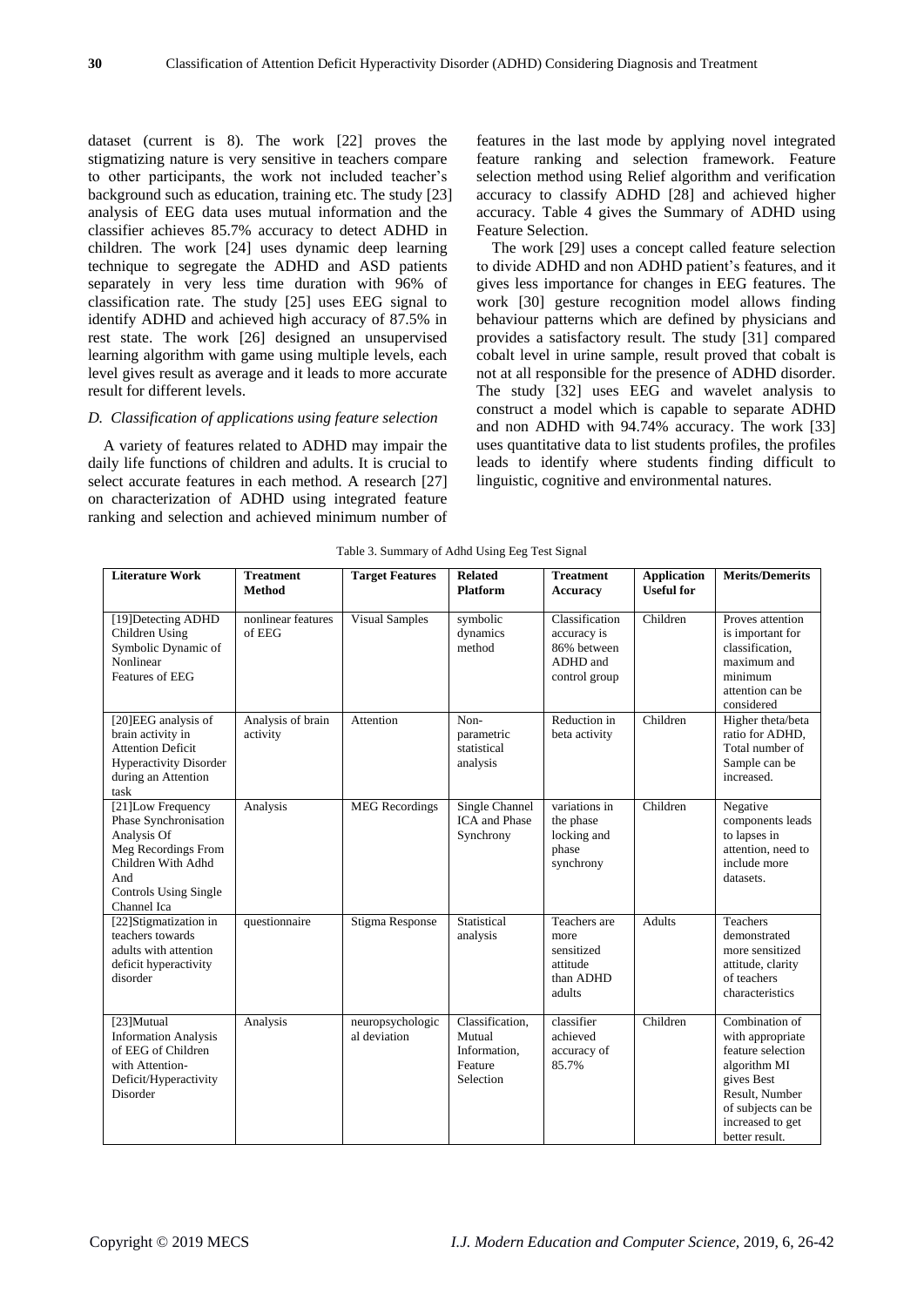| [24] Automatic<br>Detection of ADHD<br>and ASD from<br><b>Expressive Behaviour</b><br>in<br><b>RGBD</b> Data                              | questionnaire                           | Behaviour<br>Analysis   | Deep Learning,                                                                                    | Directly<br>predict ADHD<br>and ASD in<br>adults. | Adults   | System can be<br>used clinically,<br>Dedicated for<br>adults                                                                  |
|-------------------------------------------------------------------------------------------------------------------------------------------|-----------------------------------------|-------------------------|---------------------------------------------------------------------------------------------------|---------------------------------------------------|----------|-------------------------------------------------------------------------------------------------------------------------------|
| [25]Non-linear EEG<br>Analysis in Children<br>with<br>Attention-Deficit/<br><b>Hyperactivity Disorder</b><br>During the Rest<br>Condition | Investigation,<br>Feature<br>Extraction | <b>EEG</b> Signal       | Probabilistic<br>Neural<br>Network.<br>Largest<br>Lyapunov<br>Exponent,<br>Approximate<br>Entropy | 87.5% for<br>identification<br>of ADHD            | Children | Results yields a<br>high accuracy to<br>identify ADHD,<br>Data rate $(10+12)$<br>can be increased<br>to get better<br>results |
| [26]Assess Autism<br>Level While Playing<br>Games                                                                                         | Anxiety, motor<br>skill                 | <b>Activity Pattern</b> | <b>Fuzzy Logic</b>                                                                                | Algorithm<br>achieved 85%<br>accuracy.            | Children | Method can be<br>used globally,<br>More number of<br>students $(50)$ can<br>be considered for<br>study.                       |

|  | Table 4. Summary of adhd using feature selection |  |  |  |  |  |
|--|--------------------------------------------------|--|--|--|--|--|
|--|--------------------------------------------------|--|--|--|--|--|

| <b>Literature Work</b>                                                                                                                                            | <b>Treatment</b><br><b>Method</b>   | <b>Target Features</b>              | <b>Related</b><br><b>Platform</b>                                               | <b>Treatment</b><br><b>Accuracy</b>                                                                              | <b>Application</b><br><b>Useful for</b> | <b>Merits/Demerits</b>                                                                                                                                  |
|-------------------------------------------------------------------------------------------------------------------------------------------------------------------|-------------------------------------|-------------------------------------|---------------------------------------------------------------------------------|------------------------------------------------------------------------------------------------------------------|-----------------------------------------|---------------------------------------------------------------------------------------------------------------------------------------------------------|
| [29] Personalized<br><b>Features for Attention</b><br>Detection in Children<br>with<br><b>Attention Deficit</b><br><b>Hyperactivity Disorder</b>                  | <b>EEG</b> Recorded<br>Data         | Attention                           | Feature<br>Extraction.<br>Classification.                                       | It is<br>information<br>only for<br>3.26% of<br><b>ADHD</b><br>children).                                        | Children                                | Features selected<br>are most<br>important<br>measures to<br>detect<br>attention on<br>average, Can be<br>experimented<br>$(120)$ with more<br>children |
| [30]A Gesture<br><b>Recognition System</b><br>for Detecting<br><b>Behavioural Patterns</b><br>of ADHD                                                             | Gesture<br>Recognition              | Behaviour                           | Gaussian<br>mixture<br>models<br>$(GMMs)$ ,<br>multimodal<br>RGB-depth<br>data. | Statistical<br>improvements                                                                                      | Children                                | Provides<br>information to<br>clinicians, not<br>applicable to<br>large amounts of<br>data                                                              |
| [31]Optoelectronics<br>method for<br>determining the<br>cobalt involved in<br>symptoms of attention<br>deficit hyperactivity<br>disorder                          | Children Urine<br>Sample collection | Concentration of<br>cobalt in urine | GF-AAS.<br>Analysis                                                             | Proved cobalt<br>cannot be<br>responsible for<br>the presence<br>of ADHD<br>symptoms.                            | Children<br>(Male and<br>Female)        | Method is simple<br>and reproducible,<br>Designed only<br>for children                                                                                  |
| [32] Identification of<br><b>ADHD</b> Cognitive<br><b>Pattern Disturbances</b><br>Using EEG and<br>Wavelets<br>Analysis                                           | Analysis,<br>Investigation          | <b>Brain Signals</b>                | Weka Tool,<br>Matlab, SVM                                                       | Achieved<br>94.74% of<br>accuracy.                                                                               | Children                                | Model capable of<br>classifying<br><b>ADHD</b><br>individuals,<br>selected only 19<br>collaborators(9+1<br>(0)                                          |
| [33]Causes of<br>academic and<br>behavioural difficulties<br>among Japanese-<br>Brazilian students:<br>cognitive,<br>linguistic and parental<br>education factors | Given Tasks,<br>Questionnaires      | Behaviour                           | Mann-<br>Whitney<br>analysis,                                                   | Provides clear<br>information<br>about<br>students'<br>linguistic,<br>cognitive and<br>environmental<br>profiles | Children                                | Results can be<br>used to solve<br>problems of<br>students who are<br>experiencing<br>difficulties                                                      |

# *E. Classification of applications using genes study*

Researchers even proved that there is a strong relationship/association of genetics in ADHD. A research carried out by Emili Banerjee [34] gene interaction related to ADHD, and proved 95% CI risk of ADHD. Table 5 gives the Summary of ADHD using Genes Study

The study [35] called prioritization of candidate genes for ADHD which involves neurotransmitter, nervous system and gives result as 16 candidate genes for future replication. The work [36] involves total of 238 cases and in this only 57 cases were matched.

*F. Classification of applications using implicit learning*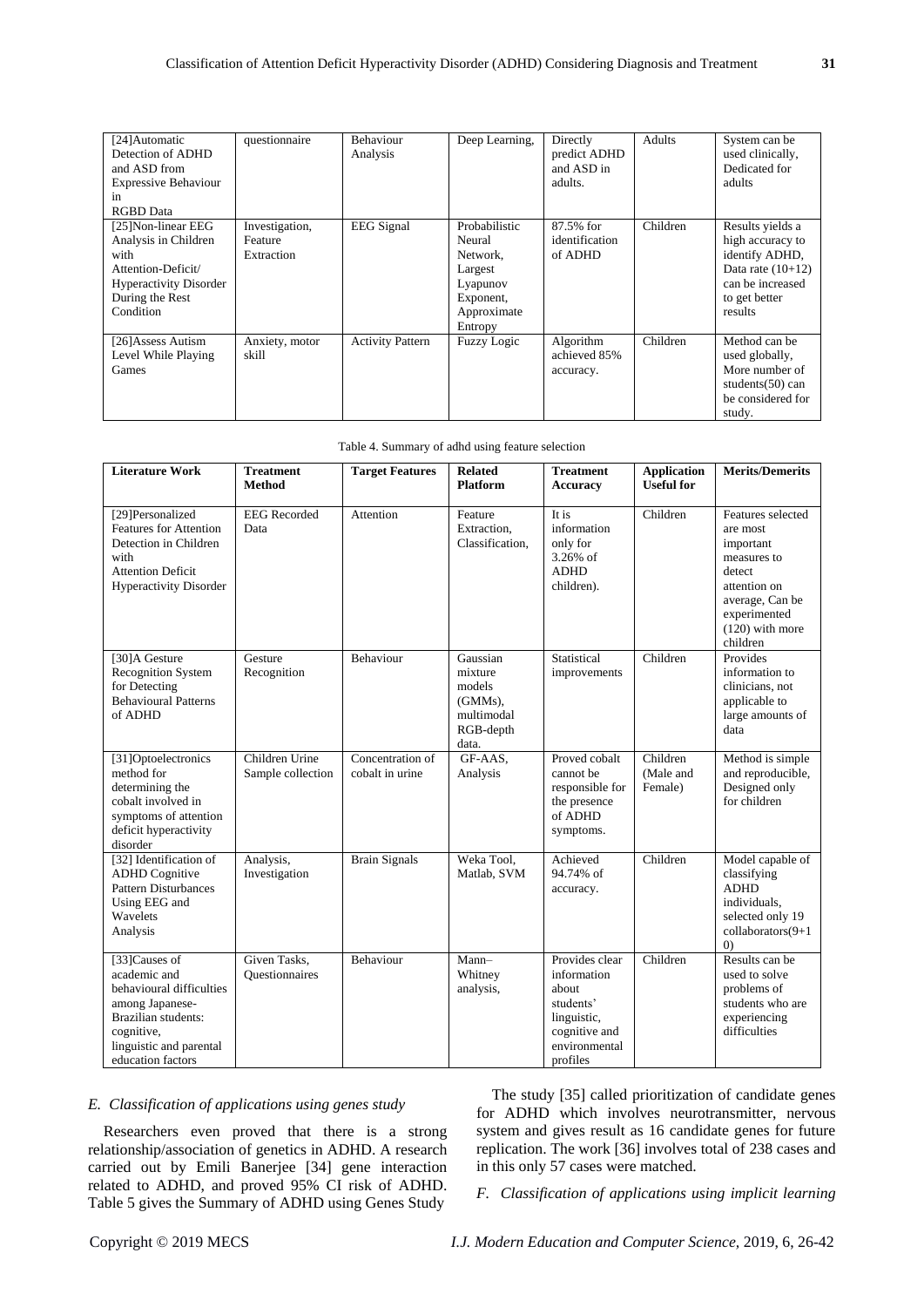Two major types of implicit learning methods are sequence learning and spatial contextual learning. The sequence learning methods is type of repeated occurrences of experiences and spatial contextual learning is related to spatial relationship. A research [37] conducted on preschool children using implicit learning method and achieved tremendous difference between ADHD and non ADHD children. Table 6 gives the Summary of ADHD using implicit learning.

The work [38] uses implicit knowledge on people to identify who gained the knowledge and who are not, here the triple response time is neglected. The study [39] shows the child art psychotherapy is the method to diagnose anxiety, behaviour and ADHD disorders in 28%, 25% and 21% respectively.

## *G. Classification of applications using virtual reality*

Virtual Reality (VR) is an interactive method especially for ADHD children, in assistance with computer children may feel they are in the real world. This is one of the crucial tools as a solution to disorder. VR is the realistic and an instant action for children. A research [40] is a treatment procedure for ADHD by designing an interface in assistance with P300 and VR, and achieved average error rate below 30%. In VR brain computer interface is a method, in assistance a system is designed with six subjects and achieved error rate below 0.30 [41]. Table 7 gives the Summary of ADHD using Virtual Reality.

A work [42] uses virtual reality to assess and test ADHD, result shows deeper level of diagnosis, this can be enhanced using feature extraction of eye tracking and EEG data. Another novel method [43] uses virtual reality to assess ADHD, results are verified with different aspects, the large scale verification need to do.

#### III. DIFFERENT APPLICATION FOR ADHD

In today world children are addicted to mobiles, it is a serious issue. Different types of applications are designed with various electronic devices including computer and mobiles. Among many SanppyApp is the application designed for ADHD children and adults, and shows how to balance risk in addition providing health information [44] . Table 8 gives the Summary of ADHD Applications.

The work [45] designed a video game, which shows the combination of AR and DGBL makes inclusion of children towards learning process, need to test the game with different environments. The study [46] uses video game for 20 kids and result shows that students are motivated towards learning process, further need to observe AR and DGBL and game design principles need to be tested. The work [47] multi touch surface assists to improve concentration and impulse control, proper conclusions not taken. The study [48] uses robot to observe human behaviour and achieved 80% accuracy, need to remove some of the restrictions. A cross word puzzle game [49] helps to improve certain skills in children, enhancement to current system is expanding the game with new set of feature. The approach [50] proposes gene set analysis procedure to detect any nominal effects, the limitation is usage of the system is not appropriate. A framework [51] Web Health Application for ADHD Monitoring (WHAAM) supports to count and measure the behaviour parameters of ADHD. A method [52] adaptive neuro-electrostimulation used to improve children attention, memory, functions and behaviour for ADHD disorder. Using the web [53] data about ADHD provides features of disorder, the method provides awareness among people. A video image [54] method applied on children aged between 3-6 with different stages, results shows that there is a remarkable change in stage 3, and these data can be used in clinics for the analysis of disorder.

| <b>Literature Work</b>                                                                                                                                      | <b>Treatment</b><br>Method | <b>Target Features</b>                             | <b>Related</b><br><b>Platform</b> | <b>Treatment</b><br>Accuracy                                                                 | <b>Application</b><br><b>Useful for</b> | <b>Merits/Demerits</b>                                                                                                       |
|-------------------------------------------------------------------------------------------------------------------------------------------------------------|----------------------------|----------------------------------------------------|-----------------------------------|----------------------------------------------------------------------------------------------|-----------------------------------------|------------------------------------------------------------------------------------------------------------------------------|
| [35] Prioritization of<br>candidate genes for<br>attention<br>deficit hyperactivity<br>disorder by<br>computational analysis<br>of multiple data<br>sources | Analysis                   | Gene<br>prioritization                             | ToppNet, Heat<br>map matrix       | Facilitate the<br>exploration of<br>pathogenesis<br>mechanism of<br>ADHD                     | Candidates                              | Only 16<br>promising<br>ADHD genes<br>were considered                                                                        |
| [36] Mother Smoking<br>During Pregnancy and<br>ADHD in Children                                                                                             | Survey                     | data on physical<br>activity and<br>fitness levels | NHANES,<br><b>NNYFS</b>           | Proved mother<br>smoking<br>during<br>pregnancy<br>increases risk<br>for ADHD in<br>children | Children<br>average age<br>10.7         | <b>Additional efforts</b><br>should be added<br>to prove ADHD<br>in association<br>with other<br>smoking during<br>pregnancy |

Table 5. Summary of adhd using genes study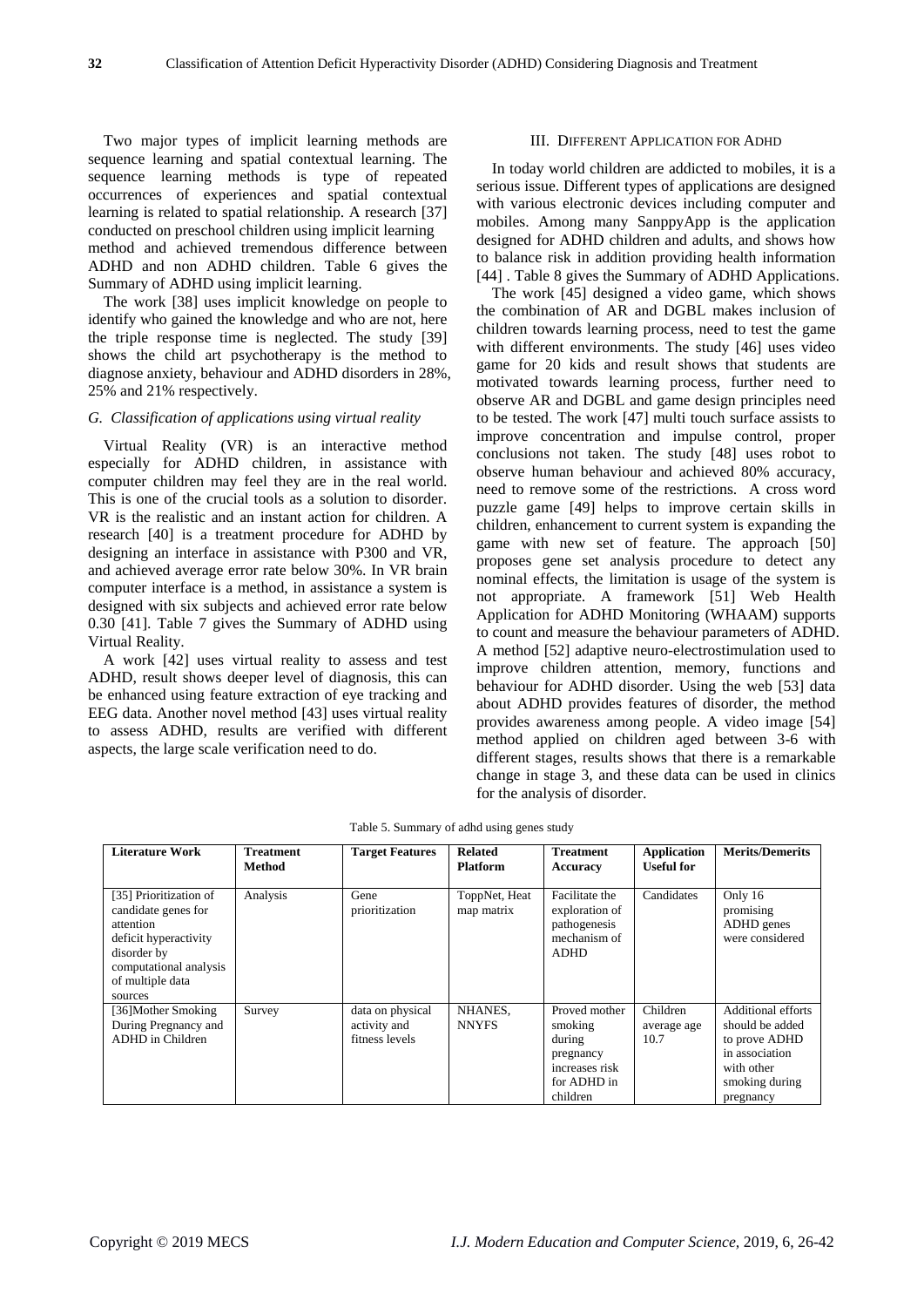#### Table 6. Summary of adhd using implicit learning

| <b>Literature Work</b>                                                                                                                       | <b>Treatment</b><br>Method | <b>Target Features</b> | <b>Related</b><br><b>Platform</b>        | <b>Treatment</b><br>Accuracy                                                                                            | <b>Application</b><br><b>Useful for</b> | <b>Merits/Demerits</b>                                                                             |
|----------------------------------------------------------------------------------------------------------------------------------------------|----------------------------|------------------------|------------------------------------------|-------------------------------------------------------------------------------------------------------------------------|-----------------------------------------|----------------------------------------------------------------------------------------------------|
| [38] Response Time<br>Analysis on Implicit<br>Learning<br>Induced by Cognitive<br><b>Tasks Toward</b><br>Developing<br><b>ADHD</b> Treatment | Analysis                   | Response Time          | Implicit<br>Learning.<br>Cognitive tasks | Result shows<br>distinction<br>hetween<br>people who<br>had<br>gained<br>implicit<br>knowledge<br>and those did<br>not. | Children                                | Method is crucial<br>for designing the<br>Neurofeedback<br>treatment<br>to help those<br>with ADHD |
| [39]Child art<br>psychotherapy in<br>CAMHS:<br>Which cases are<br>referred and which<br>cases drop out?                                      | Analysis                   | Anxiety,<br>behaviour  | Classification,<br>CAP                   | Anxiety<br>disorder (28)<br>%), behaviour<br>disorder (25<br>$%$ ), and<br>ADHD (21 %)                                  | Children age<br>range from<br>5 to 17   | No significant<br>difference in the<br>percentage of<br>males in<br>comparison to<br>females       |

| <b>Literature Work</b>                                                                       | <b>Treatment</b><br>Method                | <b>Target Features</b>                                                          | <b>Related</b><br><b>Platform</b>              | <b>Treatment</b><br><b>Accuracy</b>                                                                        | Application<br><b>Useful for</b> | <b>Merits/Demerits</b>                                                                             |
|----------------------------------------------------------------------------------------------|-------------------------------------------|---------------------------------------------------------------------------------|------------------------------------------------|------------------------------------------------------------------------------------------------------------|----------------------------------|----------------------------------------------------------------------------------------------------|
| $[42]$ ADHD<br>Assessment and<br><b>Testing System Design</b><br>based<br>on Virtual Reality | Analysis, Eye<br>tracking, EEG<br>Signals | concentration                                                                   | CPT, Virtual<br>Reality                        | System may<br>provide a<br>deeper level of<br><b>ADHD</b><br>diagnosis and<br>cognitive<br>rehabilitation. | Children                         | Results assists to<br>identify ADHD,<br>Deep learning<br>may be included                           |
| [43] An Innovative<br><b>ADHD</b> Assessment<br><b>System Using</b><br>Virtual Reality       | Assessment,<br>Diagnosis                  | Listening test,<br>CPT test.<br>executive test,<br>and<br>visual memory<br>test | Virtual reality,<br>executive<br>function, HMD | Study<br>successfully<br>develops a<br>novel VR<br>technology                                              | Children age<br>range 7 to<br>13 | The functionality<br>of the system<br>in various<br>aspects, Clinical<br>trial need to be<br>added |

| Table 7. Summary of adhd using virtual reality |  |  |  |  |  |
|------------------------------------------------|--|--|--|--|--|
|------------------------------------------------|--|--|--|--|--|

#### IV. DIFFERENT CLASSIFICATION METHODS FOR ADHD

One category of classification is in terms of ADHD children and non ADHD children. Another classification involves diagnosing the disorder using real and simulated data. A test called statistical independence [55] assists to diagnose the ADHD problem efficiently between predicted and real data samples. Table 9 gives the Summary of ADHD Classification methods.

A work [56] uses 56 ADHD patients among then 26 age child and 26 are adolescents, the results shows different behaviour patterns for hyperactivity and impulsivity. The method [57] uses neural network to identify the different types of ADHD, LVQ2NN gives 80% and GA-LVQ2NN 95% of average accuracy. An auditory visual stimulation [58] system shows there is a difference between ADHD and non ADHD children, and ADHD children show decreased attention over time. A method two way ANOVA [59] is used to find the differences between ADHD and non ADHD children, results shows there is a significant difference between them in response time, need to record speed of visualization it gives more accurate result. An AutoRegressive (AR) [60] mechanism assists to categorize ADHD and non ADHD with 85% to 95% accuracy. Applying Deep Bayesian [61] network method the features such as control, inattentiveness, hyperactive, combined are analyzed and proved is the best method for classification. A machine leaning techniques [62] such as Classification and Regression Trees (CART) and Chisquare Automatic Interaction Detector(CHAID) is used to classify ADHD and OSA, result shows that CART method is better computational procedure compare to CHAID. The work [63] uses emotion recognition data to classify ADHD, ASD and control group based on response time, results shows 90% of accuracy for classification. An angular velocity sensors and acceleration [64] method used to compare the hand movement of ADHD and healthy children, results are represented using radar chart, need to include more subjects for the analysis of the problem. Using Hemodynamic [65] responses and the children reaction time classified ADHD and non ADHD children, less comparison is done on hyperactive-impulsive. Modified dual tree [66] complex waveform technique is used to differentiate ADHD and normal children using three methods (Frame Difference, Pixel by Pixel Method, Image XOR) , among them Image XOR takes very less time for computation. An EEG mapping and brain connectivity [67] used to study the abnormalities of ADHD children, and results shows a deviation in brain map for ADHD compare to non ADHD children. A novel feature extraction [68] method uses Extreme Learning Machine to classify ADHD and non ADHD children,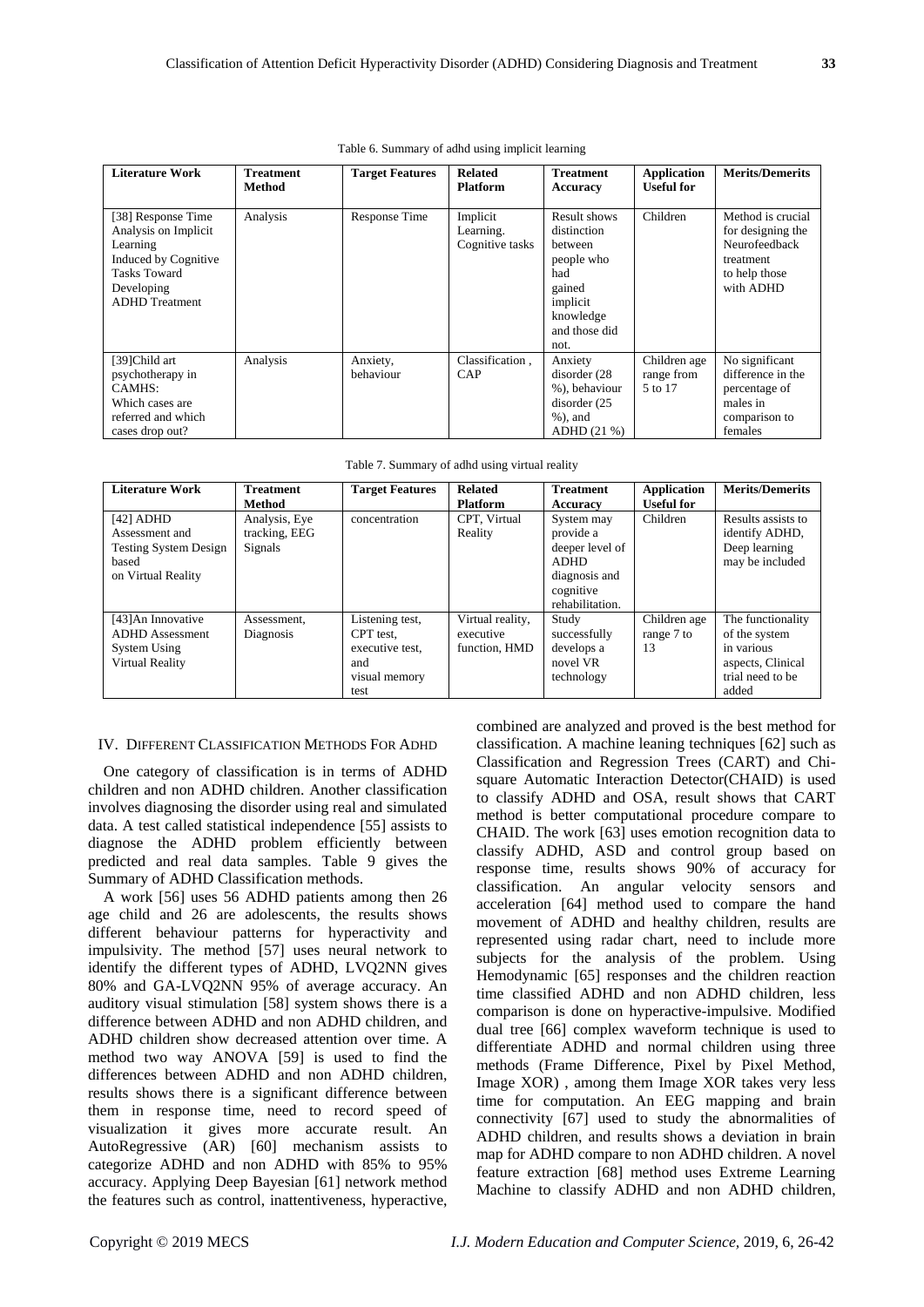result shows improved accuracy for classification, still there is a scope to analyze neuroimaging data.

| <b>Literature Work</b>                                                                                                                            | <b>Treatment</b><br>Method     | <b>Target Features</b>                | <b>Related</b><br><b>Platform</b>                                                                                                  | <b>Treatment</b><br><b>Accuracy</b>                                                                                           | <b>Application</b><br><b>Useful for</b> | <b>Merits/Demerits</b>                                                                                                                           |
|---------------------------------------------------------------------------------------------------------------------------------------------------|--------------------------------|---------------------------------------|------------------------------------------------------------------------------------------------------------------------------------|-------------------------------------------------------------------------------------------------------------------------------|-----------------------------------------|--------------------------------------------------------------------------------------------------------------------------------------------------|
| $[45]$ Using a<br>Videogame with<br>Augmented Reality for<br>an<br><b>Inclusive Logical</b><br><b>Skills Learning</b><br>Session                  | Game design                    | <b>Students</b><br>Performance        | Augmented<br>Reality,<br>Inclusive<br>Learning,<br>Mathematics,<br>Learning                                                        | Students<br>strongly<br>motivate<br>towards<br>learning<br>process                                                            | Children                                | Need to<br>experiment on<br>other<br>environments                                                                                                |
| [46] Gremlings in my<br>Mirror: An Inclusive<br>AR-Enriched<br>Videogame for<br>Logical Math<br>Skills Learning                                   | Observation and<br>comparison  | Performance                           | Augmented<br>Reality,<br>Inclusive<br>Learning.<br>Mathematics,<br>Learning                                                        | AR and<br><b>DGBL</b> allow<br>the integration<br>of children<br>with<br>special needs<br>in the learning<br>process          | Children                                | strongly<br>motivated in the<br>learning process,<br>principles have<br>yet to be fine-<br>tuned and proven<br>in other<br>experiences           |
| [47] Adaptive Training<br>of Children with<br><b>Attention Deficit</b><br><b>Hyperactivity Disorder</b><br>through Multi-touch<br><b>Surfaces</b> | Training, therapy              | Concentration,<br>impulse control     | Adaptive<br>training,<br><b>CAPTAIN</b>                                                                                            | Help patients<br>to improve<br>their abilities<br>regarding<br>concentration<br>and impulse<br>control                        | Children,<br>Adults                     | <b>AdaptADHD</b><br>gives promising<br>results, can be<br>used for<br>diagnosis                                                                  |
| [48] Deep Recurrent Q-<br>Learning of<br>Behavioral<br><b>Intervention Delivery</b><br>by a<br>Robot from<br><b>Demonstration Data</b>            | Robot Design                   | Behaviour                             | DRQN, LfD<br>framework                                                                                                             | With 80%<br>accuracy                                                                                                          | Designed<br>for children                | Proved deep Q-<br>learning seems<br>an appropriate<br>tool to solve<br>many LfD<br>problems, deliver<br>an automated<br>version of<br>DRQN model |
| [49] Guided<br>Crossword-Puzzle<br>Games aimed at<br>Children<br>with Attentional<br>Deficit: Preliminary<br>Results                              | Game design                    | Parameter<br>collection,<br>screening | <b>GUI</b> Design                                                                                                                  | Guided<br>exercises are a<br>key feature in<br>the<br>development<br>of autonomous<br>therapies for<br>children with<br>ADHD. | Children                                | Inclusion of new<br>exercises needed                                                                                                             |
| [50] Efficient and<br>Powerful Method for<br>Combining<br>P-Values in Genome-<br>Wide Association<br><b>Studies</b>                               | Algorithm design               | genetic variants                      | adaptive rank<br>truncated<br>product<br>method,<br>cyclophilin<br>domain,<br>extreme value<br>theory,<br>R function<br>globalEVT, | The new<br>approach<br>improves<br>power by<br>allowing<br>different<br>inheritance<br>models for<br>each<br>genetic variant  | School<br>Children                      | Its use is not<br>appropriate when<br>the genetic<br>association is due<br>to epistasis<br>and not to<br>marginal effects                        |
| [51] The Future of<br>Mobile Health ADHD<br>Applications                                                                                          | Designed Mobile<br>Application | Monitor<br>behaviour                  | mobile<br>applications,<br><b>WHAAM</b><br>application                                                                             | WHAAM app<br>provides tools<br>for<br>evaluation of<br>intervention<br>efficacy                                               | Children                                | <b>WHAAM</b><br>provides<br>counting and<br>measuring<br>behaviour's<br>parameters<br>to ADHD, Need<br>to use big data<br>concept                |

Table 8. Summary of adhd applications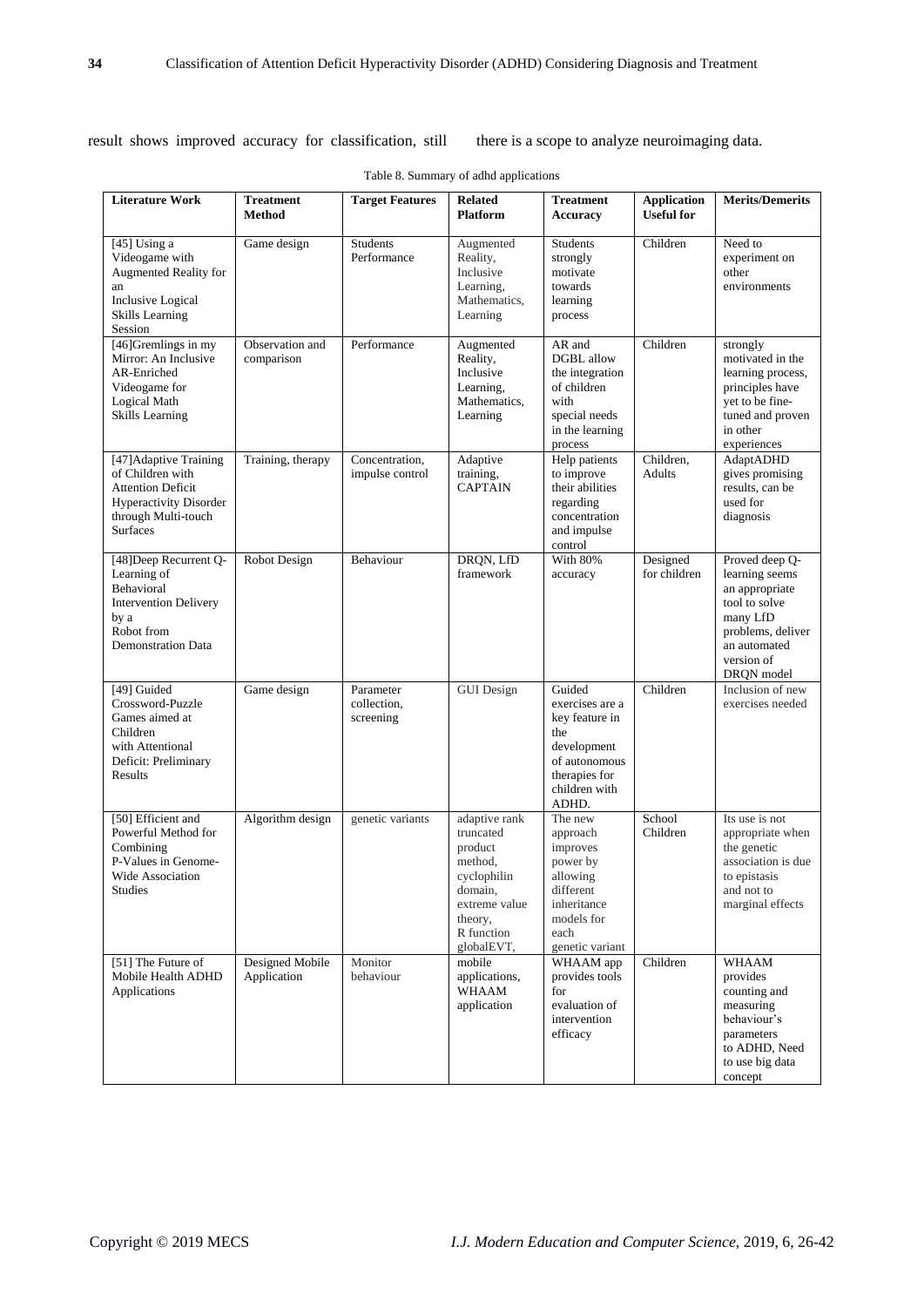| [52] Application of the<br>Non-invasive Adaptive<br>Neuroelectrostimulatio<br>n<br>Device for Treatment<br>of Cognitive<br>Impairment in the<br>Model of Attention<br>Deficit<br><b>Hyperactivity Disorder</b> | Treatment<br>procedure.<br><b>DCASNS</b><br>method, gold<br>standard | attention.<br>working memory,<br>executive<br>functions<br>and behaviour<br>control | <b>SYMPATHOC</b><br>OR-01 device:<br>neuromodulati<br>on:<br>neurorehabilita<br>tion;<br>neuroelectrosti<br>mulation | Proved<br>research using<br>neuroimaging<br>techniques<br>is required to<br>confirm the<br>assumptions.                | Children                                             | There was<br>significant<br>improvement in<br>attention,<br>working<br>memory,<br>executive<br>functions<br>and behaviour<br>control in<br>children with<br>ADHD,<br>Considered only<br>72 children |
|----------------------------------------------------------------------------------------------------------------------------------------------------------------------------------------------------------------|----------------------------------------------------------------------|-------------------------------------------------------------------------------------|----------------------------------------------------------------------------------------------------------------------|------------------------------------------------------------------------------------------------------------------------|------------------------------------------------------|-----------------------------------------------------------------------------------------------------------------------------------------------------------------------------------------------------|
| [53]Seeking Web-<br><b>Based Information</b><br><b>About Attention</b><br>Deficit<br>Hyperactivity<br>Disorder: Where.<br>What, and When                                                                       | Data collection<br>through web                                       | Analysis                                                                            | Internet; search<br>engine; coping<br>behaviour                                                                      | Proved<br>Internet is<br>indeed a<br>source of<br>information<br>about ADHD                                            | Children                                             | The<br>classification<br>criteria as well as<br>interrater validity<br>need to further<br>be discussed and<br>improved.                                                                             |
| [54] Body Movement<br>in Children with<br><b>ADHD</b> Calculated<br>Using Video<br>Images                                                                                                                      | Body movements<br>data collected<br>using image<br>processing        | Sleep Patterns,<br>Body movements                                                   | PSG and video<br>monitoring.                                                                                         | Proved<br>differences in<br>body<br>movement<br>during sleep in<br>normal<br>children and<br>those with<br><b>ADHD</b> | $\overline{\text{Children}}$<br>total 17<br>$(11+6)$ | In SWS, children<br>with<br>ADHD are more<br>unstable than<br>normally<br>developed<br>children<br>are, need to<br>develop a new<br>monitoring<br>system at home.                                   |

## Table 9. Summary of adhd classification methods

| <b>Literature Work</b>                                                                                                                                                                                          | <b>Treatment</b><br><b>Method</b> | <b>Target Features</b>                                                | <b>Related</b><br><b>Platform</b>                                                                                   | <b>Treatment</b><br><b>Accuracy</b>                                                                                                             | <b>Application</b><br><b>Useful</b> for | <b>Merits/Demerits</b>                                                                                                                         |
|-----------------------------------------------------------------------------------------------------------------------------------------------------------------------------------------------------------------|-----------------------------------|-----------------------------------------------------------------------|---------------------------------------------------------------------------------------------------------------------|-------------------------------------------------------------------------------------------------------------------------------------------------|-----------------------------------------|------------------------------------------------------------------------------------------------------------------------------------------------|
| [56]Differences in<br>connectivity patterns<br>between child and<br>adolescent<br>attention deficit<br>hyperactivity disorder<br>patients                                                                       | Demographic<br>DATA collection    | Brain activity                                                        | <b>Network</b><br>construction,<br>Connectivity<br>analysis,<br>Connectivity<br>pattern,<br>Statistical<br>analysis | Proved child<br>and adolescent<br><b>ADHD</b><br>patients show<br>different<br>behaviour<br>patterns, such<br>as<br>hyperactive/i<br>mpulsivity | Children.<br>adults                     | The results<br>provide novel<br>information to<br>further ADHD<br>related<br>neuroimaging<br>studies                                           |
| [57] The Performance<br>Of Genetic Algorithm<br>Learning<br>Vector Quantization 2<br>Neural Network On<br><b>Identification Of The</b><br><b>Types Of Attention</b><br>Deficit<br><b>Hyperactivity Disorder</b> | Performance<br>comparison         | The data used as<br>many as 100 with<br>45 symptoms of<br><b>ADHD</b> | genetic<br>algorithm;<br>LVQ2; neural<br>network                                                                    | GA-LVO2NN<br>method gives<br>accuracy, that<br>is 89.5% and<br>LVO <sub>2</sub> method<br>gives 80%.                                            | Children                                | The result shows<br>that GA can be<br>combined with<br>LVQ2NN                                                                                  |
| [58]Sustained attention<br>differences between<br>children with<br>ADHD and normal<br>children based on<br>auditory-visual<br>stimulation                                                                       | Auditory-visual,<br>comparison    | Attention and<br>time                                                 | auditory<br>stimulation,<br>visual<br>stimulation,<br>sustained<br>attention.<br>Statistical<br>analysis            | <b>ADHD</b><br>children show<br>a significant<br>downward<br>trend over<br>time                                                                 | Children                                | Method shows<br>improvements in<br>length of time<br>and task<br>difficulty,<br>experimental<br>procedure is not<br>set to run full-<br>screen |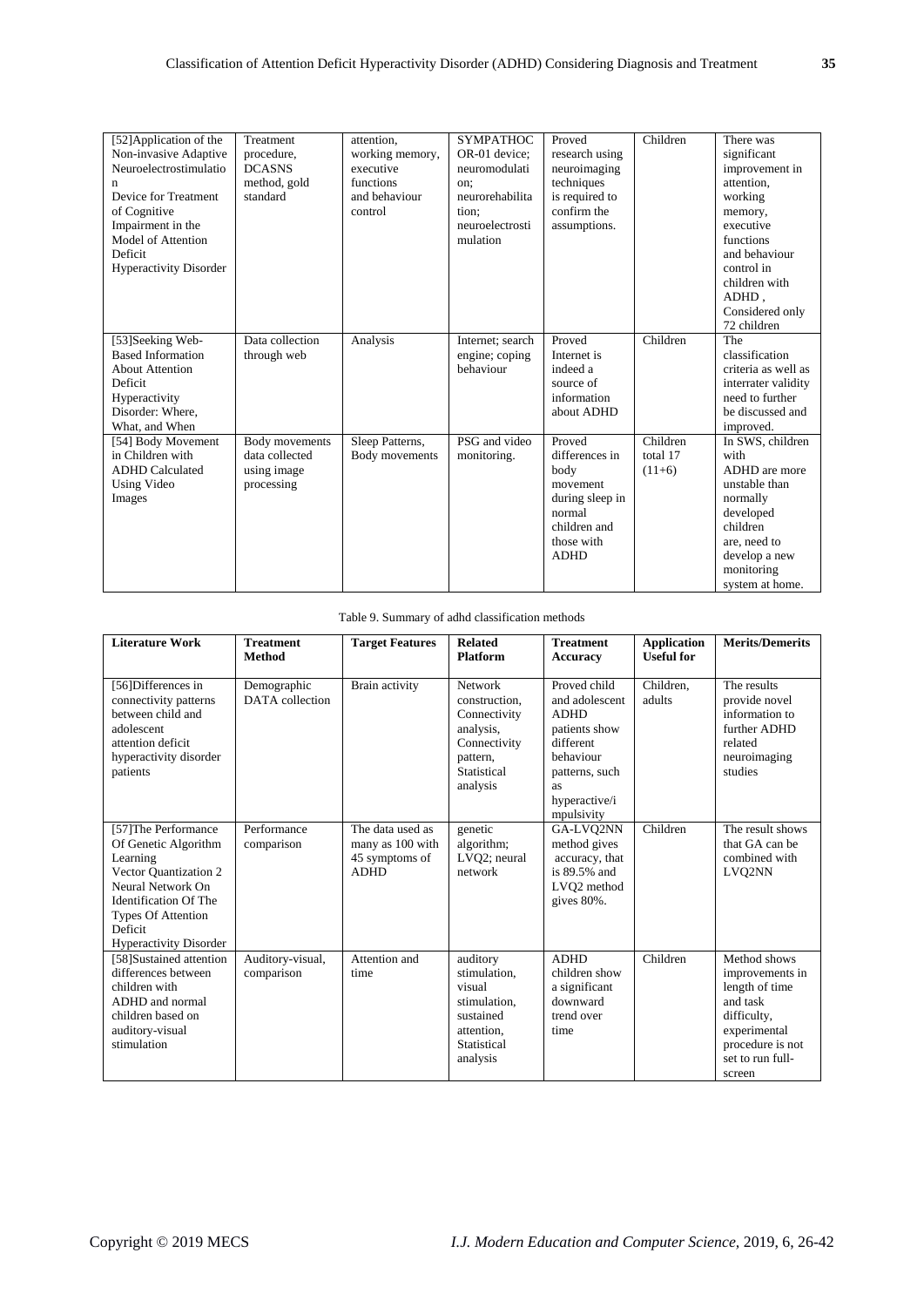| [59] The Differences in<br>Coordination between<br>Children<br>with ADHD and<br><b>Healthy Children</b><br><b>Based on Twoway</b><br><b>ANOVA Analysis</b> | Analysis                                           | Interaction in<br>hand movements'<br>rhythm, accuracy | Grouping,<br>movement<br>coordination                                                                   | Shows that<br>children with<br>ADHD are<br>easier to make<br>mistakes while<br>doing complex<br>tasks                                             | Children                                                            | There is no<br>difference in<br>reaction time<br>between children<br>2974<br>with ADHD and<br>normal children,<br>needs<br>further<br>experimental<br>verification |
|------------------------------------------------------------------------------------------------------------------------------------------------------------|----------------------------------------------------|-------------------------------------------------------|---------------------------------------------------------------------------------------------------------|---------------------------------------------------------------------------------------------------------------------------------------------------|---------------------------------------------------------------------|--------------------------------------------------------------------------------------------------------------------------------------------------------------------|
| [60]Classification of<br>ADHD and Non-<br><b>ADHD Using AR</b><br>Models                                                                                   | Classification,                                    | Accuracy and<br>confidence                            | Classification                                                                                          | Achieved<br>accuracy 85 -<br>95%                                                                                                                  | Children age<br>6 to 8                                              | A confidence<br>metric is<br>proposed,<br>expressing with<br>how much<br>confidence the<br>classification of<br>ADHD and non-<br>ADHD subjects<br>is made.         |
| [61] Discrimination of<br>ADHD children based<br>on Deep Bayesian<br>Network                                                                               | Feature selection                                  | Brain areas<br>feature                                | Deep Learning,<br>Bayesian<br>Network, SVM                                                              | Secured best<br>results in<br>ADHD-200<br>competition                                                                                             | Children                                                            | Still there is a<br>scope to choose<br>the different<br>brain areas as the<br>input of Bayesian<br>Network                                                         |
| [62] Machine Learning<br>Approach for<br>Distinction of ADHD<br>and OSA                                                                                    | Questionnaires                                     | Behaviour, sleep                                      | Machining<br>learning,<br>Neural<br>Network                                                             | Results show<br>that CART<br>model<br>has better<br>computational<br>efficiency than<br><b>CHAID</b>                                              | Children age<br>between 6 to<br>$12$ in the<br>year 2011 to<br>2015 | The method<br>helps to<br>happy to learn<br>and to better<br>focus on<br>schoolwork                                                                                |
| [63] ADHD and ASD<br><b>Classification Based</b><br>on Emotion<br><b>Recognition Data</b>                                                                  | Showing images<br>of faces and<br>asking questions | Response<br>Latency                                   | Human-<br>computer<br>interaction,<br>Classification,e<br>motion<br>recognition,<br>machine<br>learning | Achieved<br>$90\%$ , $80\%$<br>accuracy for<br>different<br>combinations                                                                          | Children<br>average age<br>of 10.5,<br>9.46, and<br>9.22            | Best performance<br>is obtained for<br>the adhd others<br>group on<br>response time<br>data                                                                        |
| [64] The comparison<br>with the function of<br>children's<br>pronation and<br>supination using<br>acceleration and<br>angular velocity<br>sensors          | Pronation and<br>supination of the<br>forearms     | accuracy,<br>stability and<br>cooperativeness         | acceleration<br>and<br>angular<br>velocity sensor                                                       | Result shows<br>difference<br>between<br>healthy<br>children and<br><b>ADHD</b><br>children                                                       | Children<br>$($ age $7$ to<br>$12$ ) and<br>adults(age<br>21to 23)  | System has the<br>potential to<br>become<br>diagnostic<br>criteria for<br>developmental<br>disorders                                                               |
| [65] Investigating<br>prefrontal<br>hemodynamic<br>responses in ADHD<br>subtypes: A fNIRS<br>study                                                         | Investigation<br>and Analysis                      | Hemodynamic<br>response and<br>reaction time          | fNIRS,<br>Statistical<br>Analysis:                                                                      | Results<br>suggest a<br>novel path of<br>significant<br>interest<br>concerning<br>reliable<br>evaluation of<br>fNIRS and RT<br>studies in<br>ADHD | Children<br>$(14+9)$                                                | An ADHD-HI<br>group was less<br>compared the<br>others                                                                                                             |
| [66]Gait Classification<br>for ADHD Children<br><b>Using Modified Dual</b><br>Tree<br>Complex Wavelet<br>Transform                                         | Recording of gait<br>Signals, 2-D<br>video         | Frame Difference                                      | Gait, motion<br>detection,<br>binary image,<br>time<br>complexity,<br>image<br>subtraction              | This research<br>will lead to the<br>creation of the<br>cognitive<br>theory about<br>the ADHD<br>children                                         | Children<br>(15)                                                    | The differences<br>were<br>found between<br>each group and it<br>results that there<br>is a change<br>in the gait among<br>ADHD and<br>normal is proved            |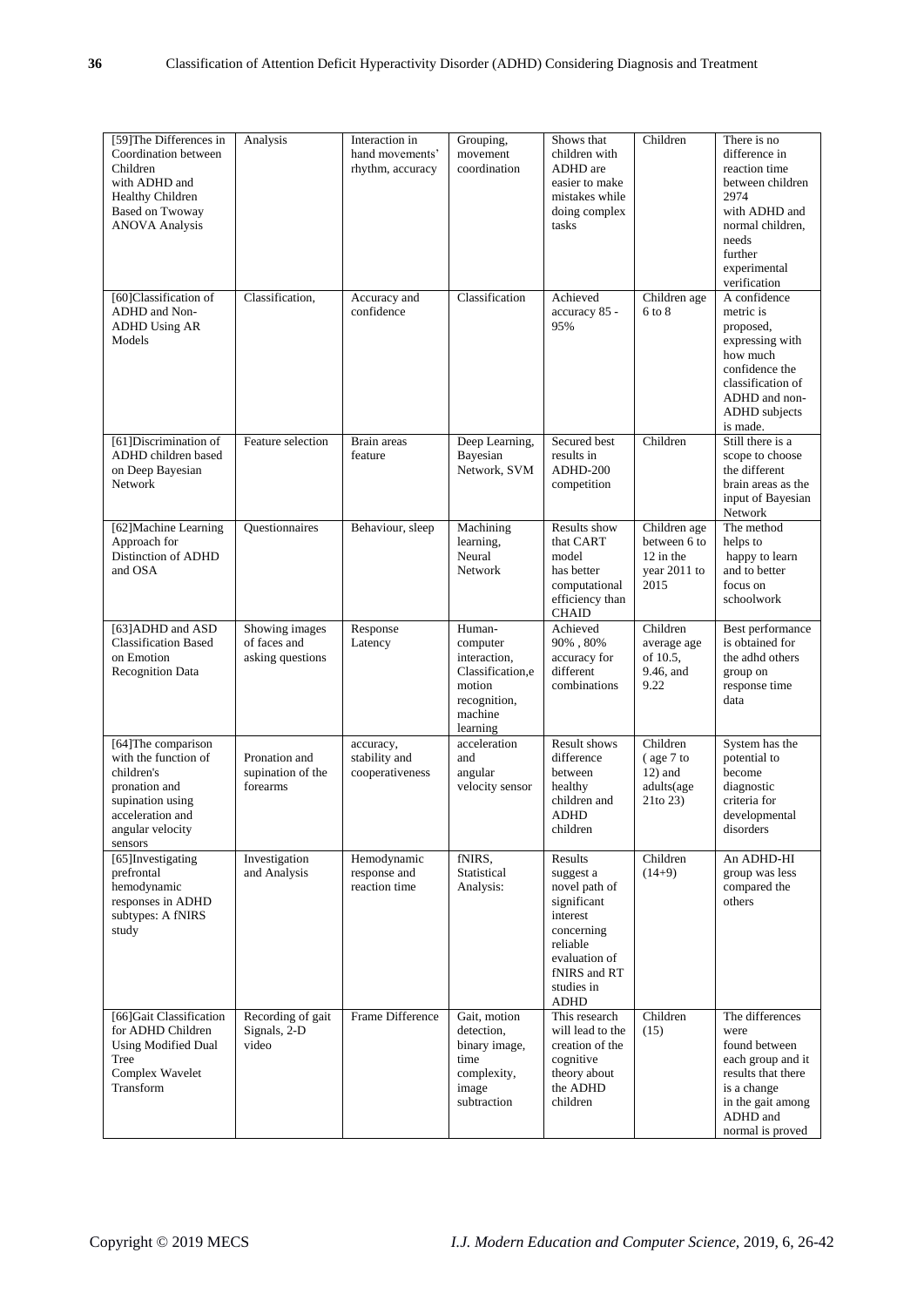| [67] EEG Brain                | Classification     | $19-$                      | <b>OEEG</b>       | System helps   | Children       | Result shows     |
|-------------------------------|--------------------|----------------------------|-------------------|----------------|----------------|------------------|
| Mapping and Brain             |                    | channel EEG                | techniques,       | psychiatrist,  | (age 6, 8, 15) | abnormality of   |
| Connectivity Index for        |                    | data, Brain                | Coherence.        | psychologist,  |                | the ADHD brain   |
| Subtypes                      |                    | mapping                    | Phase Lag or      | neurofeedback  |                | map deviated     |
| Classification of             |                    |                            | Phase             | therapist,     |                | from the         |
| <b>Attention Deficit</b>      |                    |                            | <b>Difference</b> | occupational   |                | normal range     |
| <b>Hyperactivity Disorder</b> |                    |                            |                   | therapist      |                |                  |
| Children                      |                    |                            |                   |                |                |                  |
| During the Eye-               |                    |                            |                   |                |                |                  |
| <b>Opened Period</b>          |                    |                            |                   |                |                |                  |
| [68] ELM-Based                | Feature extraction | Brain fMRI                 | Functional        | Method         | Children       | Need more        |
| Classification of             |                    | dataset.                   | interaction       | achieved       | (age group)    | experiments      |
| <b>ADHD Patients Using</b>    |                    | DICCCOL-fMRI               | patterns,         | better         | $23+45$        | would be carried |
| a                             |                    | data is a $358 \times 230$ | Bayesian          | classification |                | out to evaluate  |
| Novel Local Feature           |                    |                            | connectivity      | performance    |                | local            |
| <b>Extraction Method</b>      |                    |                            | change point      | compared to    |                | features in      |
|                               |                    |                            | model.            | the            |                | classification   |
|                               |                    |                            | ELM               | existing       |                | problems on      |
|                               |                    |                            |                   | methods        |                | neuroimaging     |

#### V. DIFFERENT SOLUTION METHODS FOR ADHD

There are plenty of remedies were prescribed by different methods for ADHD, they might be and might not be best solution. A framework called Biofeedback based games [69] for children as a universal remedy for disorders, the method gives feedback to teacher the mood of student, then the teacher regulate the teaching in an optimal path. Table 10 gives the Summary of ADHD Solution methods.

An IOT [70] is an important tool for adult ADHD patients, tool assists adults by recording daily activities in mobile, and provides a better quality of to ADHD patients. Using EEG signal [71] cognitive capability of ADHD children were improved by 99.9%. An augment reality [72] game assists ADHD children improve over the disorder, by providing interest, problem solving capability and susses in academics, need to add more levels for the existing game. Brain computer interface [73] game allows sustaining attention in ADHD children, results shows control of inattention, impulsiveness, good attitude in learning activities, decreasing disorder nature. A serious game [74] antonym assists to increase the attention on focused elements in everyday life for ADHD

children, yet need to implement more mini games with other activities.

#### VI. CONCLUSION

An ADHD disorder is the crucial problem in medical field for human being. It leads to many serious problems such as anxiety, depression, unfamiliar surroundings, difficulty in learning, etc. Patients require a proper treatment in the early of the disorder, else it creates a major trouble in future. Enormous work is done on ADHD, many research work completed, and still there is a scope for better solution for ADHD. The survey on ADHD includes combination of diagnosis/evaluation/analysis and treatment methods. Here it is summarised and categorized into different groups. The paper focuses on diverse areas of diagnosis and solution methods. The grouping may lead to add new diagnosis and treatment method in future. The different areas of research on ADHD are consolidated in here. It assists to enhance the diagnosis and treatment procedures further. The classification made in this paper may assist researchers to view ADHD problem in a broad sense.

| <b>Literature Work</b>                                                                                                             | <b>Treatment</b><br>Method | <b>Target</b><br><b>Features</b> | <b>Related</b><br><b>Platform</b>                                                                 | <b>Treatment</b><br>Accuracy                                                                          | <b>Application</b><br><b>Useful for</b> | <b>Merits/Demerits</b>                                                             |
|------------------------------------------------------------------------------------------------------------------------------------|----------------------------|----------------------------------|---------------------------------------------------------------------------------------------------|-------------------------------------------------------------------------------------------------------|-----------------------------------------|------------------------------------------------------------------------------------|
| [70] The Internet of<br>Things as a Helping<br>Tool in the<br>Daily Life of Adult<br>Patients with ADHD                            | Ouestionnaire              | Daily activities<br>of adults    | Internet of<br>Things,<br>Mhealth, mobile                                                         | Result shows that<br>the tool has<br>demonstrated<br>a great potential<br>to help people<br>with ADHD | <b>Adults</b>                           | Assists the daily<br>activities of an<br>adult person                              |
| [71] An Approach to<br>Measure and Improve<br>the Cognitive<br>Capability of<br><b>ADHD</b> Affected<br>Children through EEG<br>Si | Plotting EEG<br>signals    | Visualization                    | Neural network<br>algorithm,<br>Single map<br>analysis.<br>Frequency map<br>analysis, 3-D<br>Plot | Helps<br>toassessment of<br>learning and<br>enhance learning<br>capability                            | Children<br>(age 4 to 17)               | This work has its<br>own social<br>importance and<br>scope for further<br>research |

| Table 10. Summary of adhd solution methods |  |  |  |  |  |
|--------------------------------------------|--|--|--|--|--|
|--------------------------------------------|--|--|--|--|--|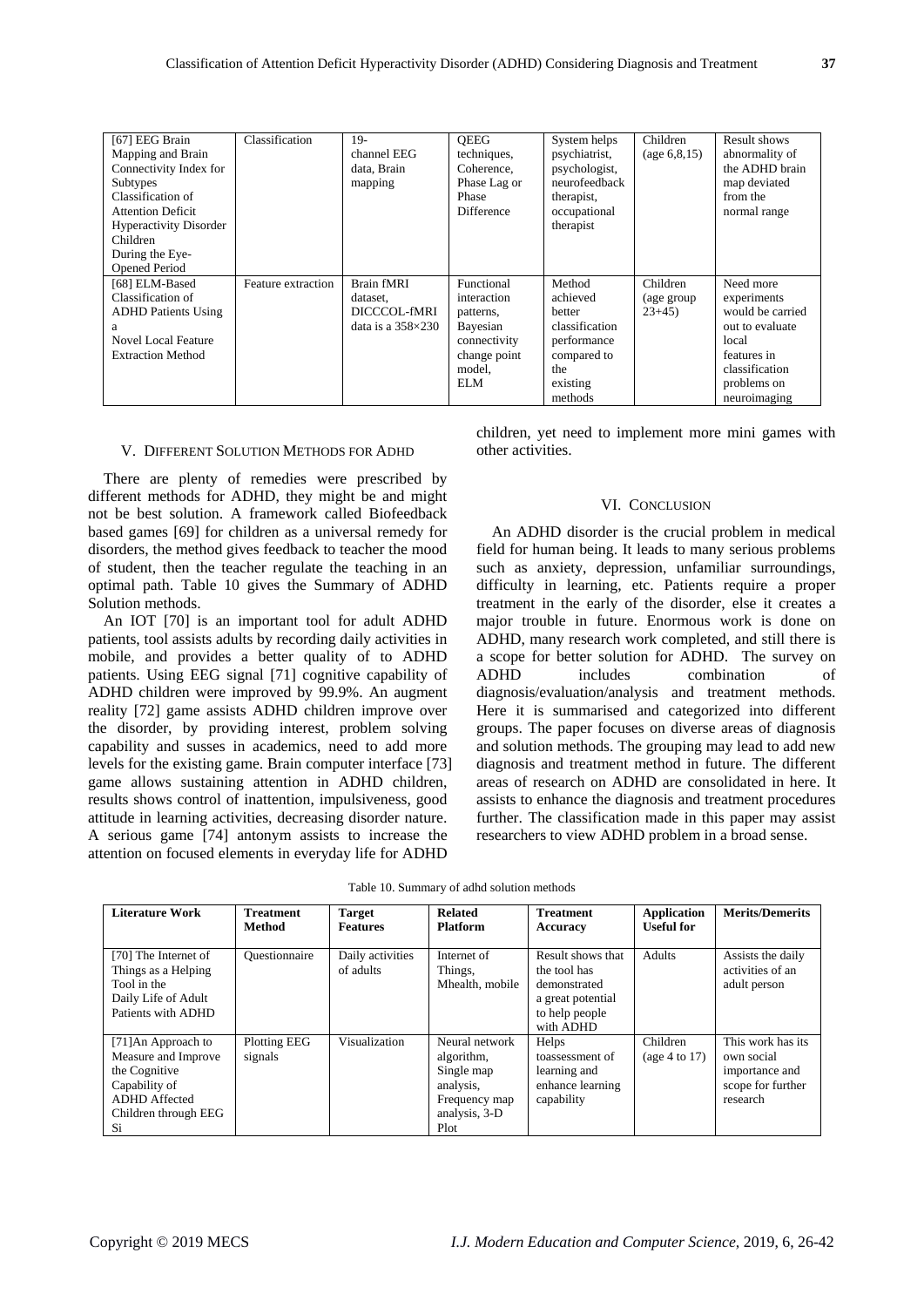| [72] Towards the<br>Improvement of<br>ADHD Children<br>through Augmented<br><b>Reality Serious</b><br>Games:<br><b>Preliminary Results</b>                     | Training   | Attention                                                                                                          | Serious games;<br>augmented<br>reality;<br>Augmented<br><b>Reality Serious</b><br>Games:<br><b>ATHYNOS</b> | player's attention<br>and retention<br>increased.                                                                                                             | Children<br>$(age 7-10)$    | Augmented<br>Reality with<br>more difficulty<br>levels can be<br>added                                          |
|----------------------------------------------------------------------------------------------------------------------------------------------------------------|------------|--------------------------------------------------------------------------------------------------------------------|------------------------------------------------------------------------------------------------------------|---------------------------------------------------------------------------------------------------------------------------------------------------------------|-----------------------------|-----------------------------------------------------------------------------------------------------------------|
| [73] Design and<br>Creation of a BCI<br>Videogame to Train<br>Sustained Attention in<br>Children with ADHD                                                     | Video Game | waiting ability,<br>planning ability,<br>ability to follow<br>instructions.<br>ability to<br>achieve<br>objectives | BCI.<br>Neuromodulatio<br>n, Videogame,<br>Neurofeedback                                                   | notable<br>improvement in<br>control of<br>inattention<br>impulsiveness                                                                                       | Children<br>$(age 7-11)$    | The videogame<br>was created for<br>its use in public<br><sub>or</sub><br>private<br>educational<br>institution |
| [74] ANTONYMS: A<br>Serious Game for<br>Enhancing<br><b>Inhibition Mechanisms</b><br>in Children with<br>Attention<br>Deficit/Hyperactivity<br>Disorder (ADHD) | Video game | Attention                                                                                                          | Serious Game                                                                                               | an increase in the<br>ability to keep<br>attention focused<br>on the relevant<br>elements of<br>situations that<br>children face in<br>their everyday<br>life | Children<br>(age $8$ to 12) | Implementation<br>of more mini<br>games is future<br>plan                                                       |

#### **REFERENCES**

- [1] F. Jimenez, T. Yoshikawa, T. Furuhashi, M. Kanoh and T. Nakamura, "Effects of Collaborative Learning between Educational-Support Robots and Children who Potential Symptoms of a Development Disability", 2016 Joint 8th International Conference on Soft Computing and Intelligent Systems (SCIS) and 17th *International Symposium on Advanced Intelligent Systems (ISIS),* Sapporo 2016, pp. 266-270. doi: 10.1109/SCISISIS. 2016.0064.
- [2] K. Krishnaveni and E. Radhamani, "Diagnosis and evaluation of ADHD using Naïve Bayes and J48 classifiers," 2016 3rd *International Conference on Computing for Sustainable Global Development (INDIACom)*, New Delhi, 2016, pp. 1809-1814.
- [3] Commodari, Elena, "Preschool teacher attachment and attention skills", SpringerPlus, pp. 673, Vol 2, Dec. 2013.
- [4] H. Heinrich, H. Dickhaus, A. Rothenberger, V. Heinrich and G. H. Moll, "Single-sweep analysis of event-related potentials by wavelet networks-methodological basis and clinical application," in *IEEE Transactions on Biomedical Engineering*, vol. 46, no. 7, pp. 867-879, July1999.doi: 10.1109/10.771199
- [5] B. Padmaja, V. V. Rama Prasad, K. V. N. Sunitha, "TreeNet analysis of human stress behavior using sociomobile data" , *Journal of Big Data*, 2016, Volume 3, Number 1, Page 1
- [6] Christof Loose, Frank Meyer, Reinhard Pietrowsky , "The Dusseldorf Illustrated Schema Questionnaire for Children (DISC)", Psicologia: Reflexão e Crítica, 2018, Volume 31, Number 1, Page 1
- [7] S. Farzi, S. Kianian and I. Rastkhadive, "Diagnosis of attention deficit hyperactivity disorder using deep belief network based on greedy approach," 2017 5th *International Symposium on Computational and Business Intelligence (ISCBI)*, Dubai, 2017, pp. 96-99. doi:10.1109/ISCBI.2017.8053552
- [8] Z. Esmailpoor, A. M. Nasrabadi and S. Malayeri, "An auditory brainstem response-based expert system for ADHD diagnosis using recurrence qualification analysis and wavelet support vector machine," 2015 23rd *Iranian Conference on Electrical Engineering*, Tehran, 2015, pp. 6-10. doi: 10.1109/IranianCEE.2015.7146173
- [9] Perricone, Giovannaand Morales, M. Regina and Anzalone, Germana, "Neurodevelopmental outcomes of moderately preterm birth: precursors of attention deficit hyperactivity disorder at preschool age", *SpringerPlus*,  $2013$ ,  $12<sup>th</sup>$  May, volume 2, Number 1, pages=221, issn 2193-1801,doi:10.1186/2193-1801-2-221
- [10] Duffy, Anne , Horrocks, Julie, Doucette, Sarah , Keown Stoneman, Charles, Grof, Paul , Andreazza, Ana, Young, L. Trevor, "Immunological and neurotrophic markers of risk status and illness development in high-risk youth: understanding the neurobiological underpinnings of bipolar disorder", *International Journal of Bipolar Disorders*, 2014, Mar 31<sup>ST</sup>, Volume 2, number 1, pages=4, issn=2194-7511, doi=10.1186/2194-7511-2-4
- [11] Abe, Jair Minoro, Lopes, Helder F. S., Nakamatsu, Kazumi, "Paraconsistent neurocomputing and brain signal analysis", Vietnam Journal of Computer Science", 2014, Nov  $1<sup>st</sup>$ , volume 1, number 4, pages 219--230, issn 2196-8896, doi = 10.1007/s40595-014-0022-9,
- [12] C. Chen, Y. Tang, N. Zhang and J. Shin, "Neurofeedback based attention training for children with ADHD," 2017 *IEEE 8th International Conference on Awareness Science and Technology (iCAST)*, Taichung, 2017, pp. 93-97. doi: 10.1109/ICAwST.2017.8256530
- [13] Keown-Stoneman, Charles DG, Horrocks, Julie, Darlington, Gerarda A. , Goodday, Sarah, Grof, Paul, Duffy, Anne, "Multi-state models for investigating possible stages leading to bipolar disorder", *International*  Journal of Bipolar Disorders, 2015, Feb 24<sup>th</sup>, Vol 3, No.1, pages=5, issn=2194-7511, doi="10.1186/s40345-014- 0019-4"
- [14] Luciane da Rosa Piccolo,Adriane Xavier Arteche, Rochele Paz Fonseca ,Rodrigo Grassi-Oliveira, Jerusa Fumagalli Salles,"Influence of family socioeconomic status on IQ, language, memory and executive functions of Brazilian children", *Psicol. Reflex. Crit*. vol.29 Porto egre 2016 Epub June 20, 2016, ISSN 1678-7153
- [15] Pisacco, Nelba Maria Teixeira, Sperafico, Yasmini Lais Spindle, Enricone, Jacqueline Raquel Bianchi, Guimar, Luciano Santos Pinto, Rohde, Luis Augusto, Dorneles, Beatriz Vargas, "Metacognitive interventions in text production and working memory in students with ADHD", Psicologia Reflex Critica, 2018, Feb  $7<sup>th</sup>$ , Vol .31, no. 1, pages 5, Issn: 1678-7153,Doi:10.1186/s41155-017-0081-  $\mathbf Q$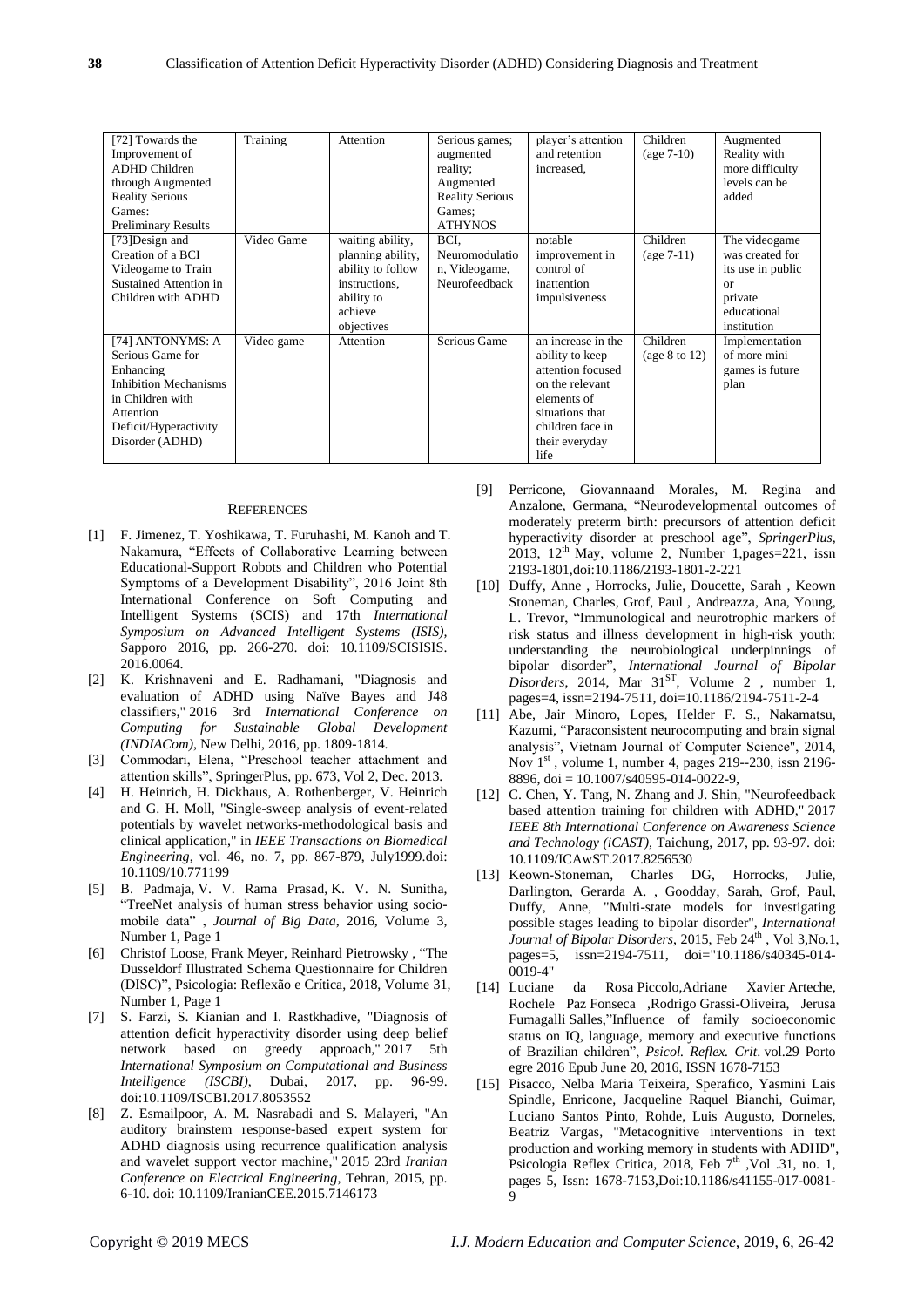- [16] W. Wang, B. Hu, Z. Yao, M. Jackson, R. Liu and C. Liang, "Dysfunctional neural activity and connection patterns in attention deficit hyperactivity disorder: A resting state fMRI study," *The 2013 International Joint Conference on Neural Networks (IJCNN)*, Dallas, TX, 2013, pp. 1-6. doi: 10.1109/IJCNN.2013.6707011
- [17] Z. Yao et al., "Functional network disruption in attention deficit hyperactivity disorder," 2014 *IEEE International Conference on Bioinformatics and Biomedicine (BIBM)*, Belfast, 2014, pp. 84-90. doi: 10.1109/BIBM.2014.6999273
- [18] D. Z. Bland ón, J. E. Muñoz, D. S. Lopez and O. H. Gallo, "Influence of a BCI neurofeedback videogame in children with ADHD. Quantifying the brain activity through an EEG signal processing dedicated toolbox," 2016 *IEEE 11th Colombian Computing Conference(CCC)*,Popayan,2016,pp.1-8.doi: 10.1109/ColumbianCC.2016.7750788
- [19] A. Allahverdy, A. M. Nasrabadi and M. R. Mohammadi, "Detecting ADHD children using symbolic dynamic of nonlinear features of EEG," 2011 19th *Iranian Conference on Electrical Engineering*, Tehran, 2011, pp. 1-4.
- [20] A. Alex, S. Coelli, A. M. Bianchi, L. Ponzini, E. Buzzi and M. P. Canevini, "EEG analysis of brain activity in attention deficit hyperactivity disorder during an attention task," 2017 *IEEE 3rd International Forum on Research and Technologies for Society and Industry(RTSI)*,Modena,2017,pp.1-4.doi: 10.1109/RTSI.2017.8065955
- [21] Demanuele, C.; James, C.J.; Sonuga-Barke, E.J.S.; Capilla, A.: 'Low frequency phase synchronisation analysis of MEG recordings from children with ADHD and controls using single channel ICA', IET Conference Proceedings, 2008, p. 111-111, DOI: 10.1049/cp:20080428 IET Digital Library
- [22] Fuermaier, Anselm BM, Tucha, Lara, Mueller, Anna K, Koerts, Janneke,Hauser, Joachim, Lange, Klaus W., Tucha, Oliver, "Stigmatization in teachers towards adults with attention deficit hyperactivity disorder", *Springer Plus*, 2014, Jan 14<sup>th</sup>, Vol. 3, No. 1, Pages 26, issn:2193-1801, Doi:10.1186/2193-1801-3-26
- [23] H. Chen, J. Yan, Y. Gu, Y. Song and X. Li, "Mutual information analysis of EEG of children with attentiondeficit/hyperactivity disorder," 2017 *Chinese Automation Congress (CAC)*, Jinan, 2017, pp. 2342-2347.doi: 10.1109/CAC.2017.8243167
- [24] S. Jaiswal, M. F. Valstar, A. Gillott and D. Daley, "Automatic Detection of ADHD and ASD from Expressive Behaviour in RGBD Data," 2017 12th *IEEE International Conference on Automatic Face & Gesture Recognition (FG 2017)*, Washington, DC, 2017, pp. 762- 769. doi: 10.1109/FG.2017.95
- [25] S. Khoshnoud, M. Shamsi and M. A. Nazari, "Non-linear EEG analysis in children with attention-deficit/ hyperactivity disorder during the rest condition," 2015 *22nd Iranian Conference on Biomedical Engineering (ICBME)*, Tehran, 2015, pp. 87-92. doi: 10.1109/ICBME.2015.7404122
- [26] S. Iyer, R. S. Mishra, S. P. Kulkami and D. Kalbande, "Assess autism level while playing games," 2017 2nd *International Conference on Communication Systems, Computing and IT Applications (CSCITA)*, Mumbai, 2017, pp.  $42-47$ .

doi: 10.1109/CSCITA.2017.8066573

[27] Xiao, Cao, Bledsoe, Jesse, Wang, Shouyi, Chaovalitwongse, Wanpracha Art, Mehta, Sonya,

Semrud-Clikeman, Margaret, Grabowski, Thomas", "An integrated feature ranking and selection framework for ADHD characterization", *Brain Informatics*, 2016, Sep 1<sup>st</sup>, Vol 3, No.3, Pages 145—155, issn: 2198-4026, doi:10.1007/s40708-016-0047-1

- [28] B. Miao and Y. Zhang, "A feature selection method for classification of ADHD," 2017 4th *International Conference on Information, Cybernetics and Computational Social Systems (ICCSS)*,Dalian,2017,pp.21-25.doi: 10.1109/ICCSS.2017.8091376
- [29] F. Fahimi, C. Guan, W. B. Goh, K. K. Ang, C. G. Lim and T. S. Lee, "Personalized features for attention detection in children with Attention Deficit Hyperactivity Disorder," 2017 39th *Annual International Conference of the IEEE Engineering in Medicine and Biology Society (EMBC)*, Seogwipo, 2017, pp. 414-417.doi: 10.1109/EMBC.2017.8036850
- [30] M. Á. Bautista et al., "A Gesture Recognition System for Detecting Behavioral Patterns of ADHD," in *IEEE Transactions on Cybernetics*, vol. 46, no. 1, pp. 136-147, Jan. 2016.doi: 10.1109/TCYB.2015.2396635
- [31] M. Tudosie, E. Truţă, A. M. Daviţoiu, A. M. Mitu and A. A. Bojescu, "Optoelectronics method for determining the cobalt involved in symptoms of attention deficit<br>hyperactivity disorder." 2017 9th International hyperactivity disorder," 2017 9th *International Conference on Electronics, Computers and Artificial Intelligence (ECAI)*, Targoviste, 2017, pp. 1-4.doi: 10.1109/ECAI.2017.8166474
- [32] R. Gabriel, M. Machado Spindola, A. Mesquita and A. Zerbetto Neto, "Identification of ADHD Cognitive Pattern Disturbances Using EEG and Wavelets Analysis," 2017 *IEEE 17th International Conference on Bioinformatics and Bioengineering (BIBE)*, Washington, DC, 2017, pp. 157-162.doi: 10.1109/BIBE.2017.00-62
- [33] Konda, Yukiko, Miura, Yui, Oi, Manabu, "Causes of academic and behavioral difficulties among Japanese-Brazilian students: cognitive, linguistic and parental education factors", *Multilingual Education*, 2015, Apr 10<sup>th</sup>, Vol 5, No. 1, Pages 2, Issn:2191-5059, Doi: 10.1186/s13616-015-0022-9",
- [34] Pardeep Kumar Aggarwal, Vanita Jain, Vivekanand Jha, "Genes, chromosomes and disease", *Genomic Medicine,* 2008, 2008, Dec 1<sup>st</sup>, Vol.2, No.2, Pages: 351–380, Issn:1871-7942, doi:10.1007/s11568-009-9098-1
- [35] Chang, Suhua, Zhang, Weina, Gao, Lei, Wang, Jing","Prioritization of candidate genes for attention deficit hyperactivity disorder by computational analysis of multiple data sources", Protein Cell, 2012, Jul  $1<sup>st</sup>$ , Vol. 3, No.7, pages:526--534, Issn:1674-8018, Doi:10.1007/s13238-012-2931-7
- [36] J. Yao, "Mother Smoking During Pregnancy and ADHD in Children," 2017 IEEE 33rd International Conference on Data Engineering (ICDE), San Diego, CA, 2017, pp. 1515-1522. doi: 10.1109/ICDE.2017.222
- [37] Anca Domuta, Imre Pentek, "Implicit Learning in ADHD Preschool Children", Implicit learningandADHD,2003, http://citeseerx.ist.psu.edu/viewdoc/download?doi=10.1.1. 125.5606&rep=rep1&type=pdf
- [38] C. Chaiyanan, K. Iramina, T. Angsuwatanakul and B. Kaewkamnerdpong, "Response time analysis on implicit learning induced by cognitive tasks toward developing ADHD treatment,"  $2017 \text{ } 10^{\text{th}}$  Biomedical Engineering International Conference (BMEiCON), Hokkaido, 2017, pp. 1-5. doi: 10.1109/BMEiCON.2017.8229133
- [39] Saba, Leslie, Byrne, Alison, Mulligan, Aisling,"Child art psychotherapy in CAMHS: Which cases are referred and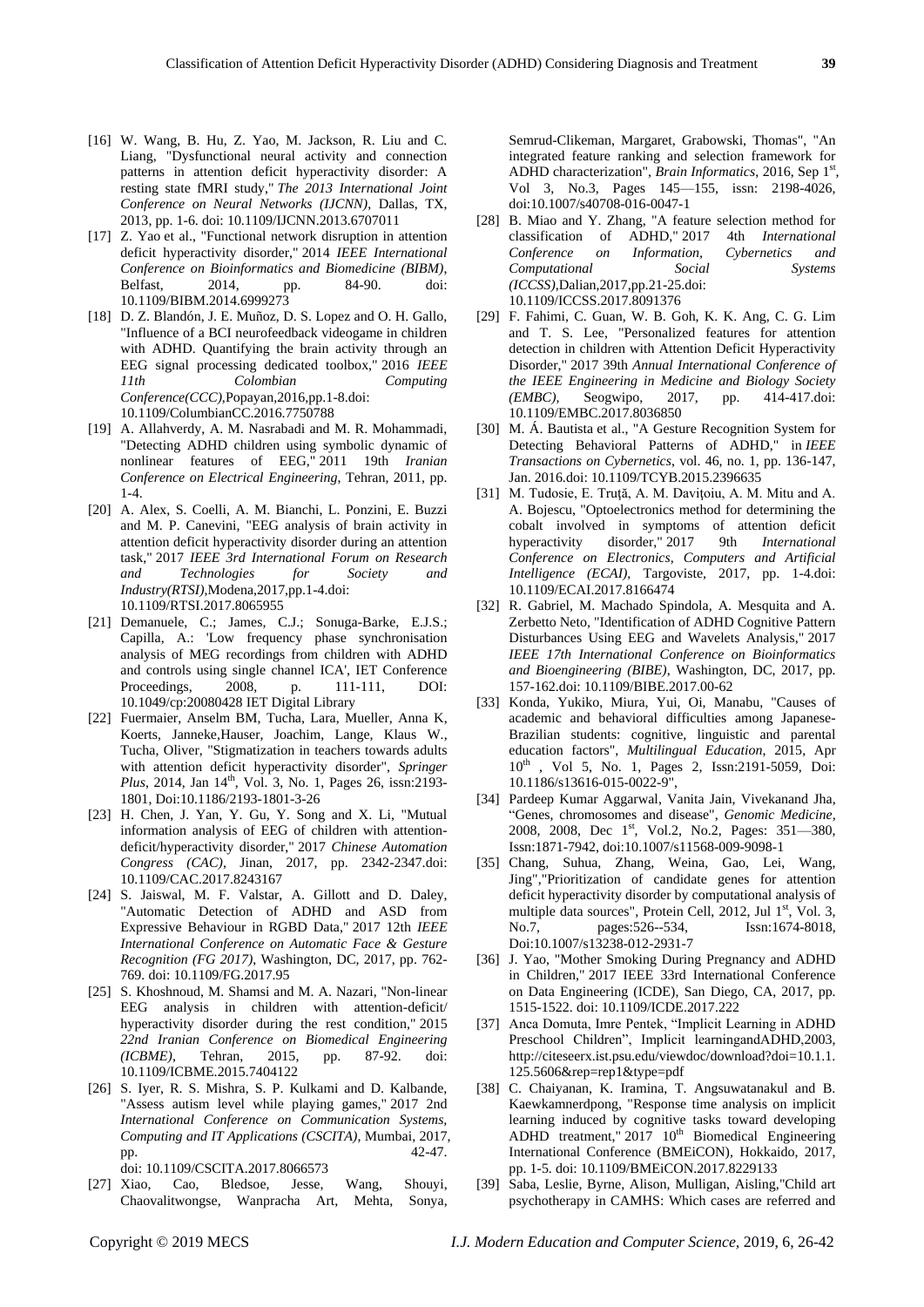which cases drop out?", SpringerPlus, 2016, Oct  $19<sup>th</sup>$ , Vol.5, No. 1, Pages:1816, issn:2193-1801, doi="10.1186/s40064-016-3509-2",

- [40] D. A. Rohani, H. B. D. Sorensen and S. Puthusserypady, "Brain-computer interface using P300 and virtual reality: A gaming approach for treating ADHD," 2014 36th *Annual International Conference of the IEEE Engineering in Medicine and Biology Society*, Chicago, IL,2014,pp.3606-3609.doi: 10.1109/EMBC.2014.6944403
- [41] Rohani, Darius A, Puthusserypady, Sadasivan, "BCI inside a virtual reality classroom: a potential training tool for attention", *EPJ Nonlinear Biomedical Physics*, 2015, Dec 24<sup>th</sup>, Vol. 3, No.1, Pages:12, issn:2195-0008,doi="10.1140/epjnbp/s40366-015-0027-z"
- [42] H. Lee, Y. Li, S. Yeh, Y. Huang, Z. Wu and Z. Du, "ADHD assessment and testing system design based on virtual reality," 2017 2nd *International Conference on Information Technology(INCIT)*,Nakhonpathom,2017,pp.1-5.doi: 10.1109/INCIT.2017.8257860
- [43] S. Yeh, C. Tsai, Y. Fan, P. Liu and A. Rizzo, "An innovative ADHD assessment system using virtual reality," 2012 *IEEE-EMBS Conference on Biomedical Engineering and Sciences*,Langkawi,2012,pp.78-83.doi: 10.1109/IECBES.2012.6498026
- [44] M. P. Craven, Z. Young, L. Simons, H. Schnädelbach and A. Gillott, "From Snappy App to Screens in the Wild: Gamifying an Attention Deficit Hyperactivity Disorder Continuous Performance Test for Public Engagement and Awareness," 2014 *International Conference on Interactive Technologies and Games*, Nottingham, 2014, pp. 36-43.doi: 10.1109/iTAG.2014.12
- [45] H. Tobar-Muñoz, R. Fabregat and S. Baldiris, "Using a videogame with augmented reality for an inclusive logical skills learning session," 2014 *International Symposium on Computers in Education (SIIE)*, Logrono, 2014, pp. 189- 194.doi: 10.1109/SIIE.2014.7017728
- [46] H. T. Muñoz, S. B. Navarro and R. Fabregat, "Gremlings in My Mirror: An Inclusive AR-Enriched Videogame for Logical Math Skills Learning," 2014 *IEEE 14th International Conference on Advanced Learning Technologies*, Athens, 2014, pp. 576-578.doi: 10.1109/ICALT.2014.168
- [47] L. Gómez and R. M. Carro, "Adaptive Training of Children with Attention Deficit Hyperactivity Disorder through Multi-touch Surfaces," 2014 *IEEE 14th International Conference on Advanced Learning Technologies*, Athens, 2014, pp. 561-563, doi: 10.1109/ICALT.2014.164
- [48] M. Clark-Turner and M. Begum, "Deep recurrent Qlearning of behavioral intervention delivery by a robot from demonstration data," 2017 26th *IEEE International Symposium on Robot and Human Interactive Communication (RO-MAN)*, Lisbon, 2017, pp. 1024-1029. doi: 10.1109/ROMAN.2017.8172429
- [49] M. Frutos-Pascual and B. G. Zapirain, "Guided crossword-puzzle games aimed at children with Attentional Deficit: Preliminary results," 2014 *Computer Games: AI, Animation, Mobile, Multimedia, Educational and Serious Games (CGAMES)*, Louisville, KY, 2014, pp. 1-4.doi: 10.1109/CGames.2014.6934137
- [50] Natalia Vilor-Tejedor, Juan R. Gonzalez, and M. Luz Calle. 2016. Efficient and Powerful Method for Combining P-Values in Genome-Wide Association Studies. IEEE/ACM Trans. Comput. Biol.

Bioinformatics 13, 6 (November 2016), 1100-1106. DOI: https://doi.org/10.1109/TCBB.2015.2509977

- [51] N. Pandria, D. Spachos and P. D. Bamidis, "The future of mobile health ADHD applications," 2015 *International Conference on Interactive Mobile Communication Technologies and Learning (IMCL)*, Thessaloniki, 2015, pp. 279-282.doi: 10.1109/IMCTL.2015.7359603
- [52] T. S. Petrenko, V. S. Kublanov, A. A. Petrenko and K. J. Retyunskiy, "Application of the non-invasive adaptive neuroelectrostimulation device for treatment of cognitive impairment in the model of attention deficit hyperactivity disorder," 2016 *Cognitive Sciences, Genomics and Bioinformatics (CSGB)*, Novosibirsk, 2016, pp. 1-5. doi: 10.1109/CSGB.2016.7587682
- [53] Rosenblum, Sara , Yom-Tov, Elad, "Seeking web-based information about attention deficit hyperactivity disorder: where, what, and when", *Journal of medical Internet research*, Vol . 19, No. 4, 2017, JMIR Publications Inc.
- [54] S. Okada, N. Shiozawa and M. Makikawa, "Body movement in children with ADHD calculated using video images," Proceedings of 2012 *IEEE-EMBS International Conference on Biomedical and Health Informatics*, Hong Kong, 2012, pp. 60-61.doi: 10.1109/BHI.2012.6211505
- [55] S. Okada, N. Shiozawa and M. Makikawa, "Body movement in children with ADHD calculated using video images," Proceedings of 2012 *IEEE-EMBS International Conference on Biomedical and Health Informatics*, Hong Kong, 2012, pp. 60-61.doi: 10.1109/BHI.2012.6211505
- [56] B. Park, J. Kim and H. Park, "Differences in connectivity patterns between child and adolescent attention deficit hyperactivity disorder patients," 2016 38th *Annual International Conference of the IEEE Engineering in Medicine and Biology Society (EMBC)*, Orlando, FL, 2016,pp.1127-1130.doi: 10.1109/EMBC.2016.7590902
- [57] B. A. Rahadian, C. Dewi and B. Rahayudi, "The performance of Genetic Algorithm Learning Vector Quantization 2 Neural Network on identification of the types of Attention Deficit Hyperactivity Disorder," 2017 *International Conference on Sustainable Information Engineering and Technology (SIET)*, Malang, 2017, pp. 337-341.doi: 10.1109/SIET.2017.8304160
- [58] G. Yang, J. Liu, F. Xu and Z. Liu, "Sustained attention differences between children with ADHD and normal children based on auditory-visual stimulation," 2012 2nd *International Conference on Consumer Electronics, Communications and Networks (CECNet)*, Yichang, 2012,pp.2922-2924.doi: 10.1109/CECNet.2012.6201980
- [59] J. Liu, G. Yang, F. Xu and M. Zhou, "The differences in coordination between children with ADHD and healthy children based on two-way ANOVA analysis," 2012 2nd *International Conference on Consumer Electronics, Communications and Networks (CECNet)*,Yichang,2012,pp.2972-2975.doi: 10.1109/CECNet.2012.6201900
- [60] J. L. L. Marcano, M. A. Bell and A. A. L. Beex, "Classification of ADHD and non-ADHD using AR models," 2016 38th Annual International Conference of the *IEEE Engineering in Medicine and Biology Society (EMBC)*, Orlando, FL, 2016, pp. 363-366.doi: 10.1109/EMBC.2016.7590715
- [61] Hao, A.J.; He, B.L.; Yin, C.H.: 'Discrimination of ADHD children based on Deep Bayesian Network', IET Conference Proceedings, 2015, p. 6 .-6 ., DOI: 10.1049/cp.2015.0764IETDigitalLibrary,https://digitallibr ary.theiet.org/content/conferences/10.1049/cp.2015.0764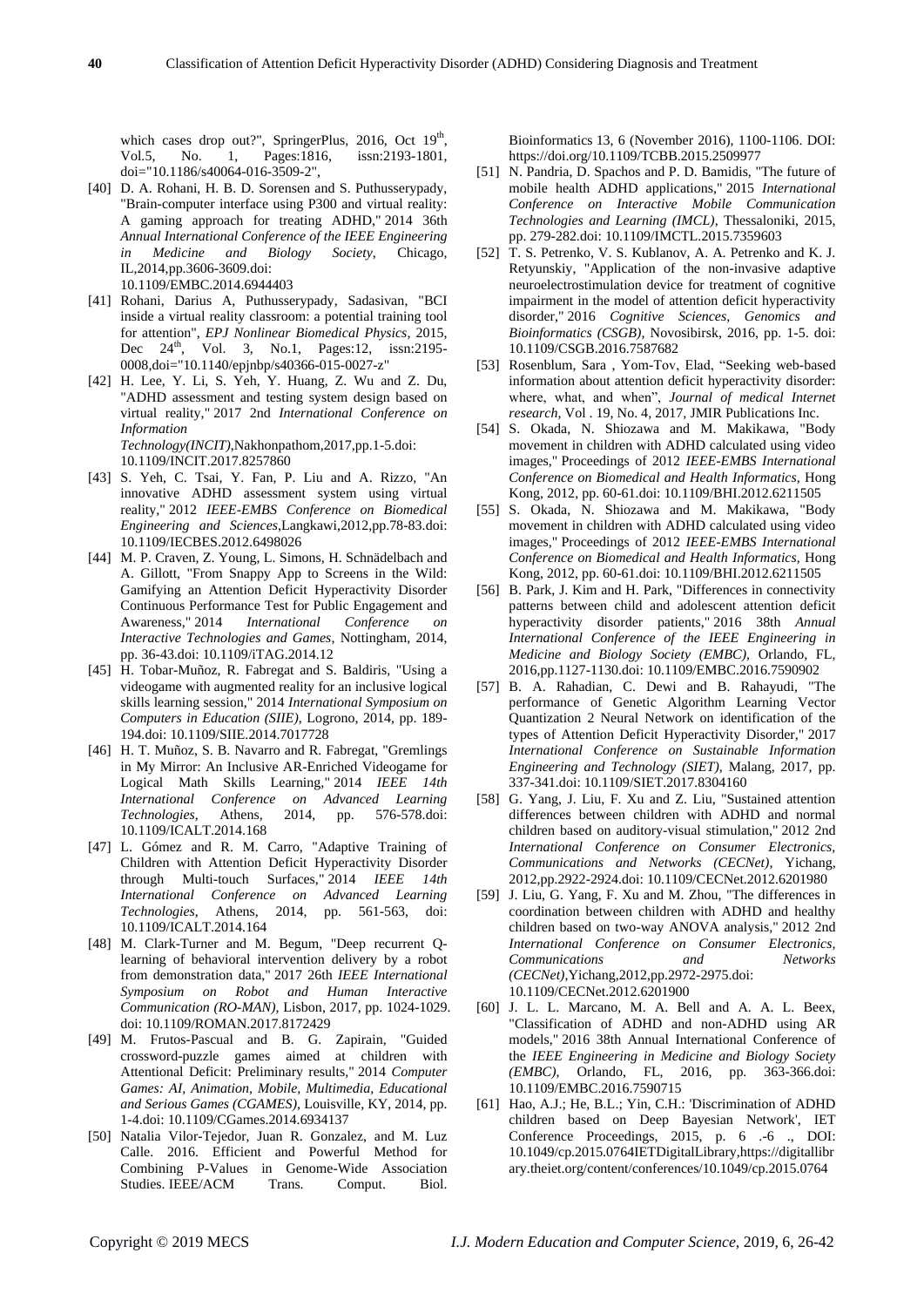- [62] K. Chu, H. Huang and Y. Huang, "Machine learning approach for distinction of ADHD and OSA," 2016 *IEEE/ACM International Conference on Advances in Social Networks Analysis and Mining (ASONAM)*, San Francisco, CA, 2016, pp. 1044-1049.doi: 10.1109/ASONAM.2016.7752370
- [63] M. Uluyagmur-Ozturk et al., "ADHD and ASD Classification Based on Emotion Recognition Data," 2016 15th *IEEE International Conference on Machine Learning and Applications (ICMLA)*, Anaheim, CA, 2016, pp. 810-813.doi: 10.1109/ICMLA.2016.0145
- [64] M. Kaneko et al., "The comparison with the function of children's pronation and supination using acceleration and angular velocity sensors," The 5th 2012 *Biomedical Engineering International Conference*, Ubon Ratchathani, 2012, pp. 1-5, doi: 10.1109/BMEiCon.2012.6465423
- [65] M. Altinkaynak et al., "Investigating prefrontal hemodynamic responses in ADHD subtypes: A fNIRS study," 2017 10th *International Conference on Electrical and Electronics Engineering (ELECO)*, Bursa, 2017, pp. 611-614.
- [66] D. Sudha and M. P. Rani, "Gait Classification for ADHD Children Using Modified Dual Tree Complex Wavelet Transform," 2017 World Congress on Computing and Communication Technologies (WCCCT), Tiruchirappalli, 2017, pp. 215-218.doi: 10.1109/WCCCT.2016.60
- [67] S. Rodrak and Y. Wongsawat, "EEG brain mapping and brain connectivity index for subtypes classification of attention deficit hyperactivity disorder children during the eye-opened period," 2013 35th *Annual International Conference of the IEEE Engineering in Medicine and Biology Society (EMBC)*, Osaka, 2013, pp. 7400-7403.doi: 10.1109/EMBC.2013.6611268
- [68] Yang Li, Zhichao Lian, Min Li, Zhonggeng Liu, Liang Xiao and Zhihui Wei, "ELM-based classification of ADHD patients using a novel local feature extraction method," 2016 *IEEE International Conference on Bioinformatics and Biomedicine (BIBM)*, Shenzhen, 2016, pp. 489-492. doi: 10.1109/BIBM.2016.7822566
- [69] D. Bodolai, L. Gazdi, B. Forstner and L. Szegletes, "Supervising Biofeedback-based serious games," 2015 6th *IEEE International Conference on Cognitive Infocommunications (CogInfoCom)*,Gyor,2015,pp.273- 278.doi: 10.1109/CogInfoCom.2015.7390603
- [70] C. S. Fujiwara, C. M. Aderaldo, R. H. Filho and D. A. A. Chaves, "The Internet of Things as a Helping Tool in the Daily Life of Adult Patients with ADHD," *GLOBECOM*  2017 - 2017 *IEEE Global Communications Conference*, Singapore, 2017, pp. 1-6.doi: 10.1109/GLOCOM.2017.8254442
- [71] C. S and V. K, "An Approach to Measure and Improve the Cognitive Capability of ADHD Affected Children Through EEG Signals," 2018 IEEE 18th *International Conference on Advanced Learning Technologies (ICALT*), Mumbai, 2018, pp. 314-318.doi: 10.1109/ICALT.2018.00079
- [72] D. Avila-Pesantez, L. A. Rivera, L. Vaca-Cardenas, S. Aguayo and L. Zuñiga, "Towards the improvement of ADHD children through augmented reality serious games: Preliminary results," 2018 *IEEE Global Engineering Education Conference (EDUCON)*, Tenerife, 2018, pp.843-848.doi: 10.1109/EDUCON.2018.8363318
- [73] J. E. Muñoz, D. S. Lopez, J. F. Lopez and A. Lopez, "Design and creation of a BCI videogame to train sustained attention in children with ADHD," 2015 10th *Computing Colombian Conference (10CCC)*, Bogota,

2015, pp. 194-199. doi: 10.1109/ColumbianCC.2015.7333431

[74] V. Colombo, D. Baldassini, S. Mottura, M. Sacco, M. Crepaldi and A. Antonietti, "Antonyms: A serious game for enhancing inhibition mechanisms in children with Attention Deficit/Hyperactivity Disorder (ADHD)," 2017 *International Conference on Virtual Rehabilitation (ICVR)*, Montreal, QC, 2017, pp. 1-2.doi: 10.1109/ICVR.2017.8007457

#### **Authors' Profiles**



**Sumathi M**, is a Information Science and Engineering graduate. She completed her M.Tech degree in Computer Science & Engineering from RVCE, Bengaluru. She is working in the Department of Information Science and Engineering, Don Bosco Institute of Technology, Bengaluru.



**Dr.Nagaraj G Cholli** is a Computer Science and Engineering graduate. He also holds the M.Tech degree in Computer Science & Engineering from IIT-Roorkee. He obtained PhD from Visvesvaraya Technological University*,* Belagavi, Karnataka. He presently works as Associate Professor at Department of

Information Science and Engineering, R.V College of Engineering, Bengaluru, Karnataka, India. He has a total of 13 years of experience in teaching, research, industry in India and abroad. He has published several research articles in International journals and presented papers at International Conferences. He is active in research, has filed patents and guiding several PhD scholars. He is also a life member of ISTE and CSI society.



**Dr. Shantharam Nayak** currently working as professor in ISE department at R.V. College of Engineering, Bangalore. Nayak has 26 years of rich academic experience in teaching Under Graduate & Post Graduate students and Research. His research activity and guidance credited him with Publication of 37 papers in

International refereed Journal, 09 in National conference and 06 in International conference. Prof. Nayak is a Life member of ISTE, Senior Life member of CSI, Fellow of IE, Associate member of ACM-India, Member of IAENG. Prof. Nayak received Recognition & Honor from Computer Society of India as Significant contribution award, Longest Continuous SBC award, Patron award. Professional body membership in various areas such as Life Member – Indian Society for Technical Education [ MISTE ], Senior Life Member – CSI [ SLMCSI ], Fellow of Institution of Engineers [ FIE ], Associate Member of ACM- India, Member of International Association of Engineers.